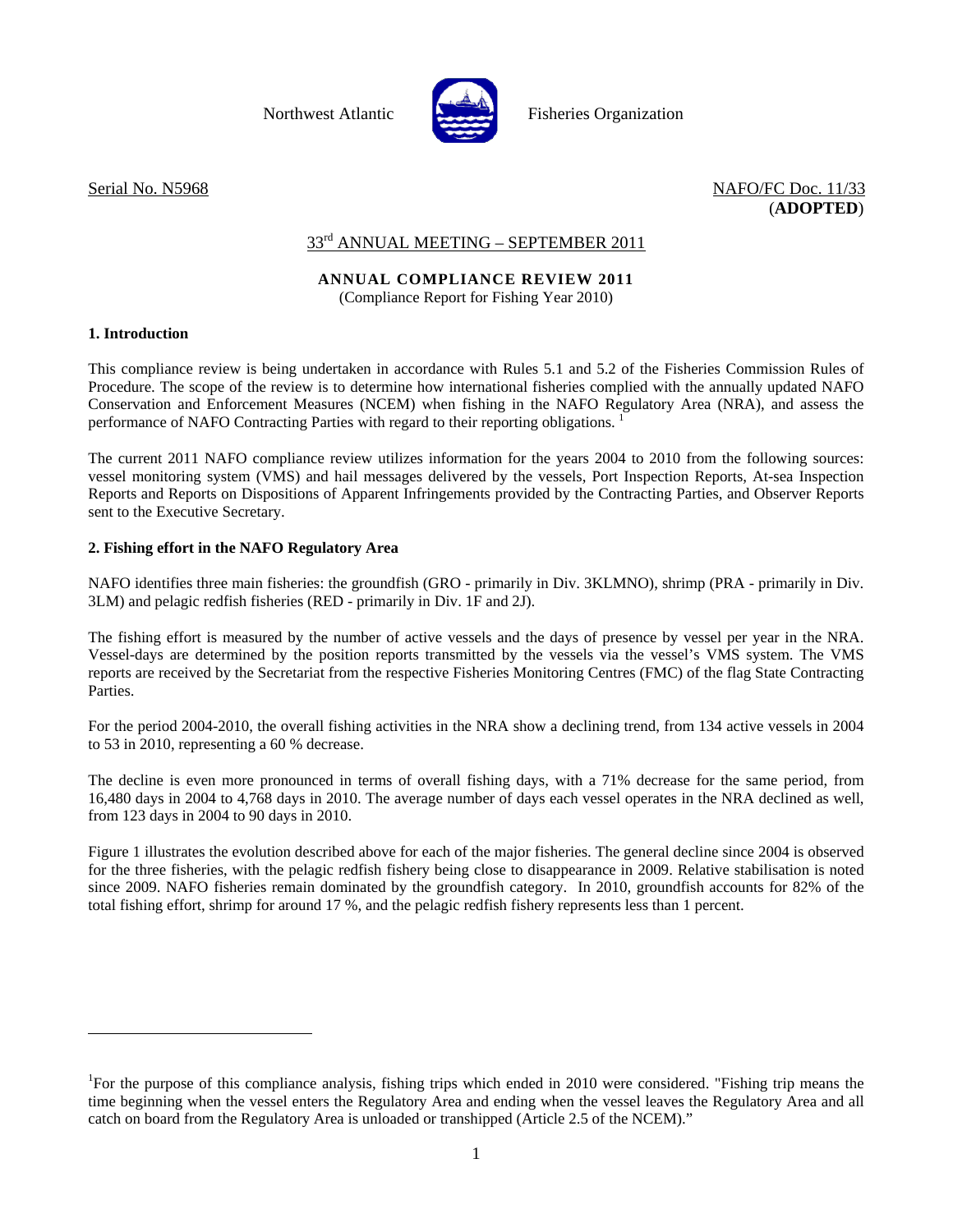

**Figure 1.** *Number of vessels and vessel-days in the NAFO Regulatory Area by fishery type.* 

#### **3. Compliance by Fishing Vessels**

Through the at-sea and port inspections, NAFO monitors, controls and conduct surveillance of the fisheries in the NRA exposing infringements of the NAFO regulations and collecting evidence for the following prosecution within the legal system of each NAFO flag State Contracting Party.

#### *Position reports (VMS)*

Vessels in the NRA are required to transmit position reports at one hour intervals. In addition, the course and speed information must be included in the position reports. Examination of the position reports revealed that vessels were compliant to this requirement. The position reports were received by the Secretariat (through the FMCs) in practically realtime. When technical difficulties were encountered by the vessels in complying with the position reporting requirements, the position reports were transmitted electronically by other means (by email) and promptly entered into the VMS database by the Secretariat. Generally, the technical issues were resolved at most within a few days through the coordination and communication between the Secretariat and the FMCs. The timeliness of submission of position reports was not an issue since VMS reports (positions and hails) were being received by the Secretariat and CPs with inspection presence in realtime through satellite technology.

#### *Hail messages and catch reporting by vessels*

Vessels are required to report on their fishing trips by reporting various messages detailing their presence and the results of their fishing activity in the NRA. Catches are reported through the VMS channel by Catch-on-Entry (COE), daily catch notification  $(CAT)^2$  and Catch-on-Exit  $(COX)$  messages.

COE and COX reports should account for each fishing trip. Ideally, a 100% coverage would mean that all expected COEs and paired up with all expected COXs. Figure 6 and Table 1 show the percentage coverage of hail messages (COEs and COXs). Since 2005, there has been a high degree of compliance with regards to VMS reporting (between 92% in 2006 and 98% in 2009). In 2010, the VMS hail reports accounted for 95% coverage of the fishing effort. Like the position reports, the timeliness of the transmission of hail reports was not an issue.

#### *At-sea inspections (Figure 2 and Table 5)*

l

The total number of at-sea inspections decreased from 401 inspections in 2004 to 214 inspections in 2010. This evolution follows the observed decrease in fisheries during the same period.

 $2$  In 2010, daily catch reporting requirement (CAT) applied only to shrimp fisheries and a weekly reporting was required for all other fisheries. The CAT reports were not evaluated in the context of fishing trips. Instead, the catch reports derived from fishing trips were evaluated by examining the COE and COX pairs. The dates of the COE and COX gave an indication of the duration of the fishing trips. In 2011, it became a requirement for vessels to report the daily catch by stock and division for all types of fisheries.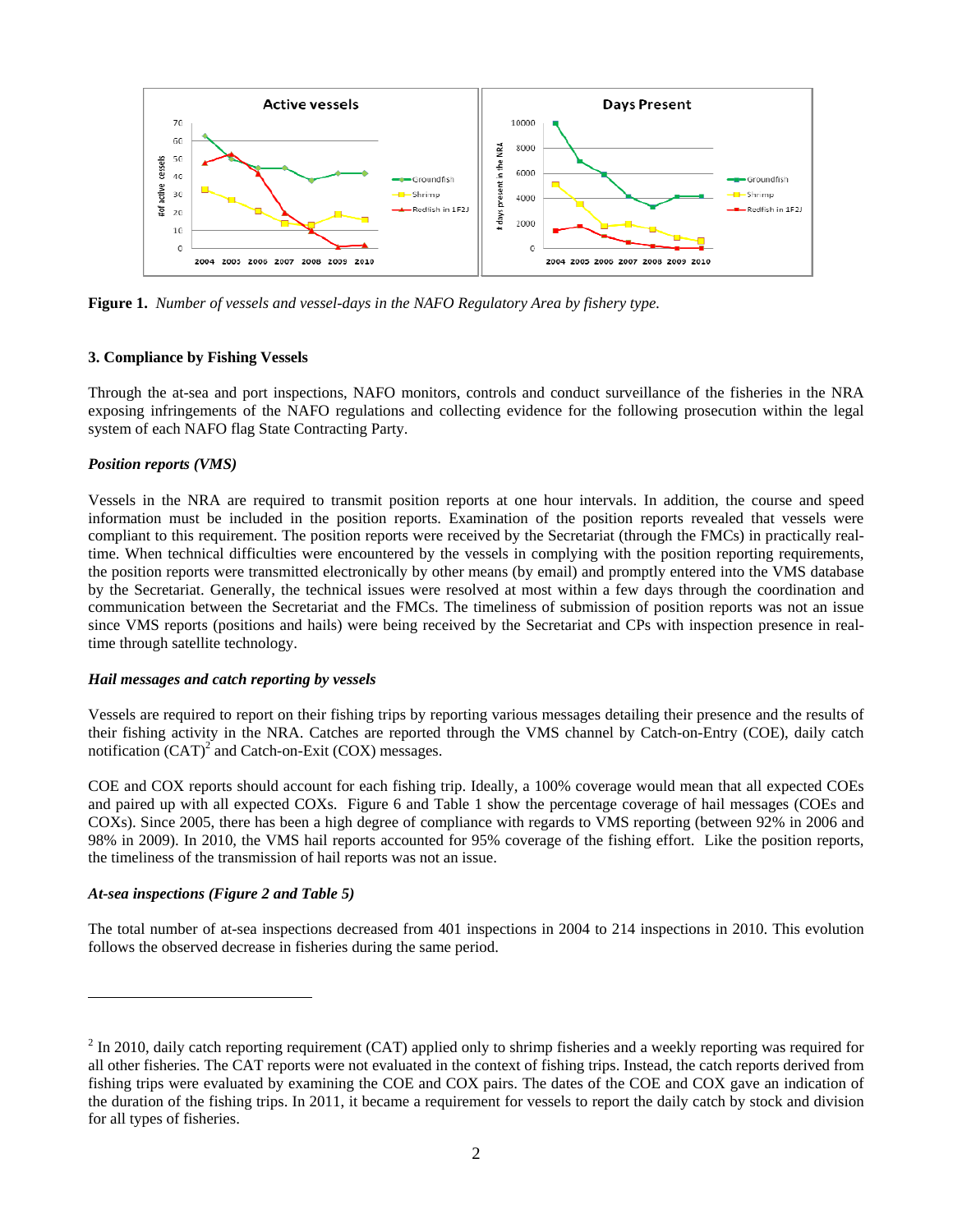Although there is no target for at-sea inspection rates, figures show that the frequency of at-sea inspections in relation to the effort (number of inspections per vessel-days per year) actually increased from 2.4 percent in 2004 to 4.5 percent in 2010. That frequency has remained fairly stable since 2006, for groundfish and shrimp fisheries ranging from 4.2 to 4.8 percent, with a relatively sharper increase for pelagic redfish. There were no at-sea inspections of pelagic redfish trips in 2009 and 2010.

This evolution of inspection rates indicates that at-sea inspections were carried out in proportion to the fishing effort for each of the fishing category, suggesting equal treatment and equitable distribution of inspections.

The current report does not include inspection rates among Contracting Parties to evaluate whether inspections are being carried out in a manner that would ensure equal treatment between all Contracting Parties consistent with Article 29.6 of the 2011 NCEM. STACTIC has previously discussed methods used to calculate the objectivity of inspections, but suggested that the existing objectivity formula used is not very useful. The current report does not include inspection rates among Contracting Parties to evaluate whether inspections are being carried out in a manner that would ensure equal treatment between all Contracting Parties consistent with Article 29.6 of the 2011 NCEM. STACTIC has previously discussed methods used to calculate the objectivity of inspections, but suggested that the existing objectivity formula used is not very useful.



**Figure 2.** *Number of At-Sea Inspections and Inspection rates (number of at-sea inspection/vessel-days) in the NAFO Regulatory Area by fishery type* 

#### *Port inspections (Table 5)*

Prior to 2009, port State Contracting Parties were required to conduct port inspections on all vessels landing or transhipping fish species from the NRA. Since the adoption of the Port State Control measures in 2009, the 100% annual port inspection rate has been maintained for all vessels landing NAFO species under recovery plans, in particular GHL, and reduced to 15 % on vessels from other Contracting Parties for all other NAFO species is landed or transhipped. Port inspection on national vessels is not compulsory anymore in other cases. Inspections in port have also declined dramatically, from a 228 in 2004 to 100 in 2010, representing a 56 percent decline over the time period, but have not change substantially since 2008. This indicates that the Port State Control measures adopted in 2009 have not had a direct impact on the port inspection coverage rate by Contracting Parties.

#### *Citation rates (Figure 3 and Table 5)*

The annual citation rate (the number of citations issued in relation to the number of inspections conducted) for at-sea inspections ranges between 2.0 in 2008 and 6.1 in 2005. In 2010, the citation rate for at-sea inspections was 3.3, with a relative decrease from the previous year. In contrast, the citation rate for port inspections ranges between 15.2 in 2007 and zero in 2010.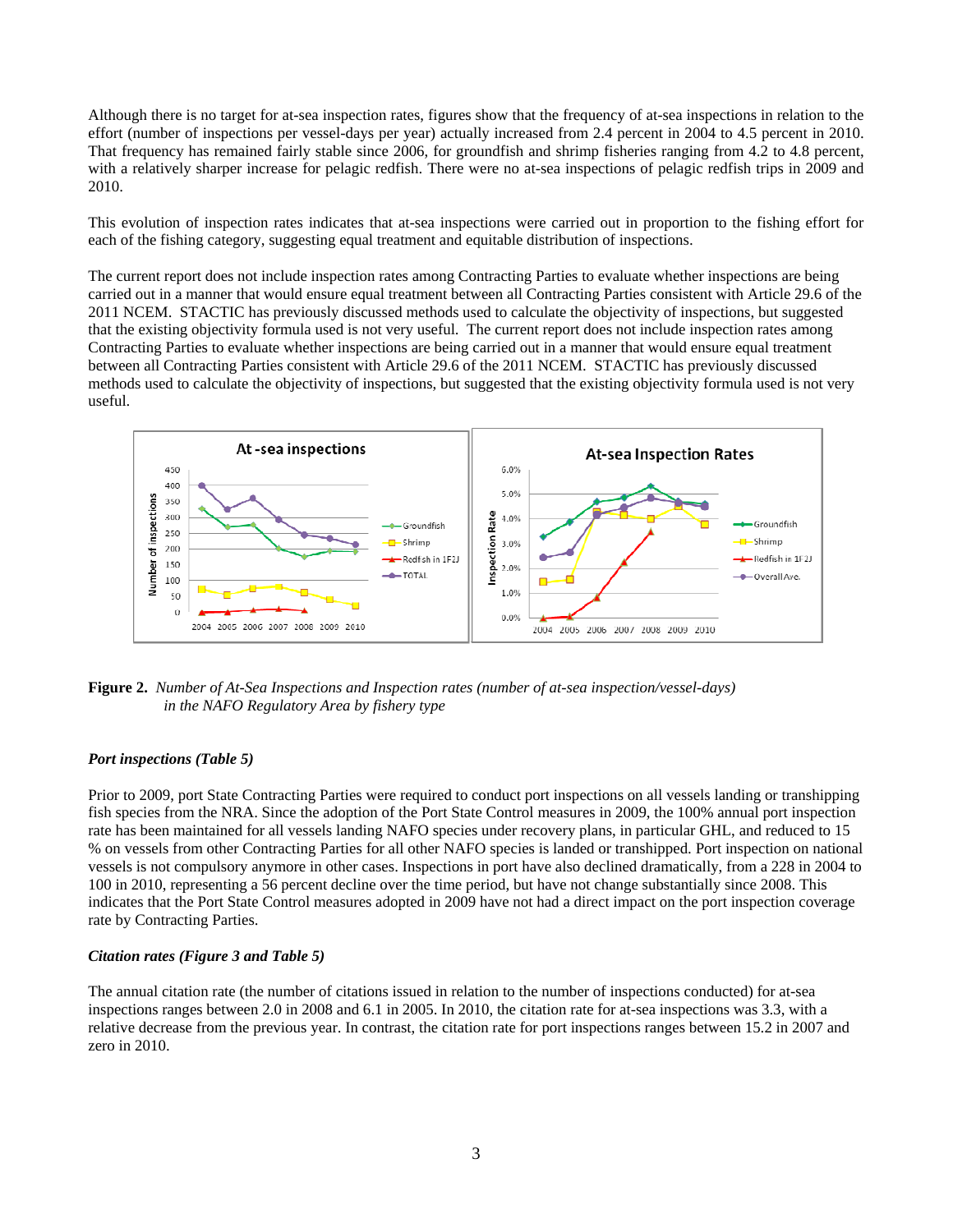

**Figure 3.** *Percentage of inspections that resulted in a citation at sea and in port* 

#### *Closed areas*

Since 2007, in total 18 areas in NAFO have been closed to bottom fishing including 11 significant coral and sponge areas, 1 coral protection zone and 6 seamounts. To control the presence of vessels in such areas, NAFO has adopted VMS position reporting at one hour intervals. Further conservation and enforcement measures concerning the protection of the VMEs are stipulated in Chapter Ibis of the NCEM.

An examination of the VMS position reports revealed that all the closed areas were generally respected. However, some position reports have been recorded in Divisions 6G and, to a minor extend in 6H, and in the Corner Seamounts with a relatively low fishing effort. In 2010, two vessels spent 10 days in Division 6G which constitutes a negligible amount of effort compared to the total effort in the NRA. Moreover, it is not known whether the fishing gear used in the closed areas interacted with the sea bottom. STACTIC should explore the means to identify whether bottom fishing is occurring to enable more effective enforcement of closed area provisions.

#### *Sharks*

Fishing for the purpose of collecting shark fins is prohibited under Article 17 of the NAFO Conservation and Enforcement Measures. Sharks species taken in NAFO fisheries are not associated with shark fining practices, and there has never been an incident of shark fining observed in the NRA. However, it has been noted that there has been a lack of species-specific reporting of shark catches in the NRA.

#### *Apparent infringements (Figures 4 and 5; Table 5)*

Each citation issued by NAFO inspectors can list one or more apparent infringements (AI), from which 10 are qualified as serious infringements (NCEM Article 37.1). Figure 4 shows the evolution of the total number of AIs that have been issued at-sea and in port for each year since 2004. In 2010, out of seven AIs detected at sea, three were considered serious, and two of them were detected on vessels fishing for groundfish (Table 5).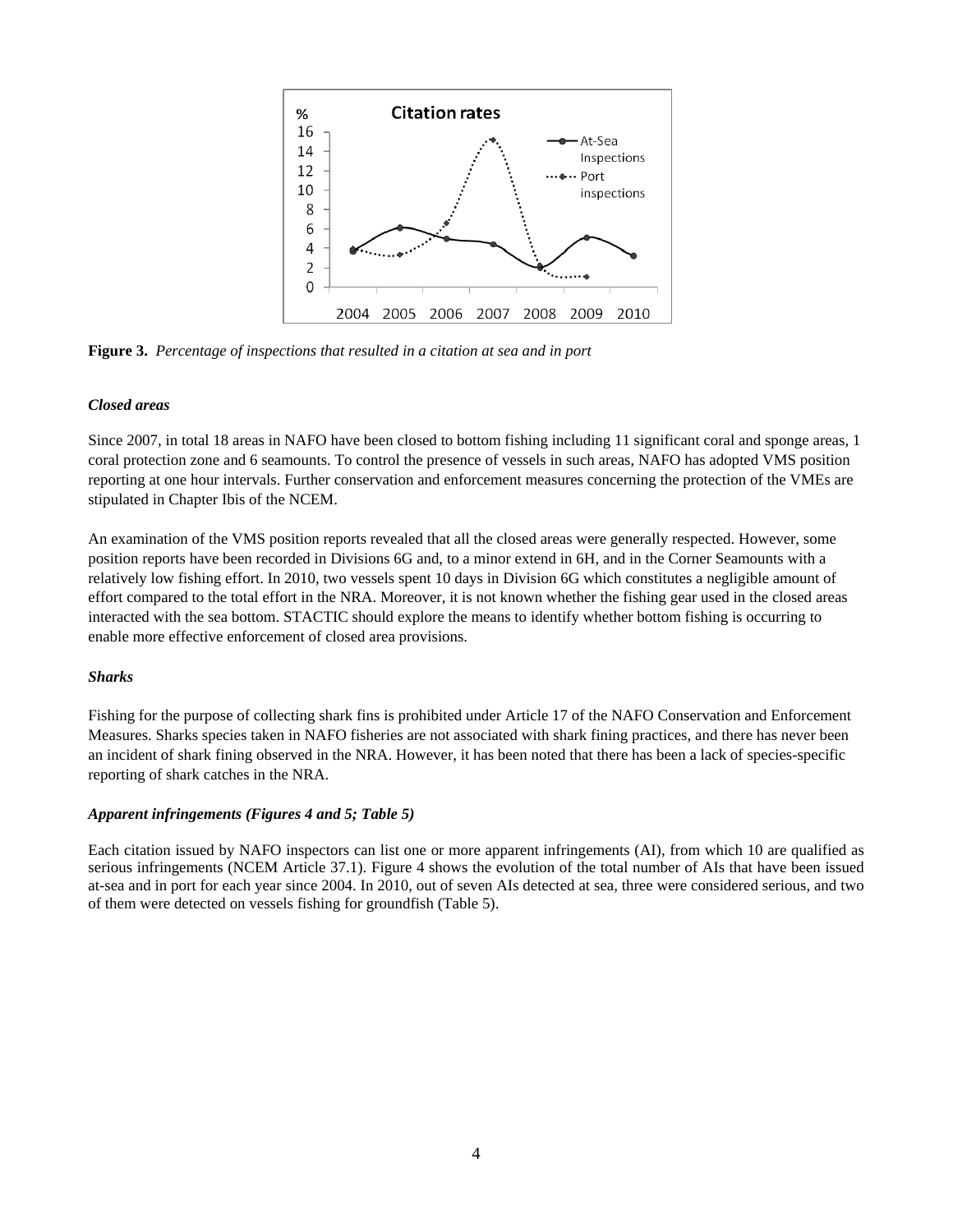

**Figure 4.** *Number of Apparent Infringements detected by NAFO at-sea and port inspectors for 2004- 2010.* 

The frequency of infringements by fishing type is presented in Figure 5. More details on these infringements for the years 2004 through 2010 are provided in Table 5. The most frequent infringement observed every year is inaccurate recording of catches, which is considered as a serious offence.

No apparent infringement for fishing in closed areas has ever been issued to a fishing vessel to date. Some contributing factors might be the absence of inspection patrol in some remote areas, the negligible fishing effort concerned and the difficulty in determining that vessels are engaged in "bottom fishing".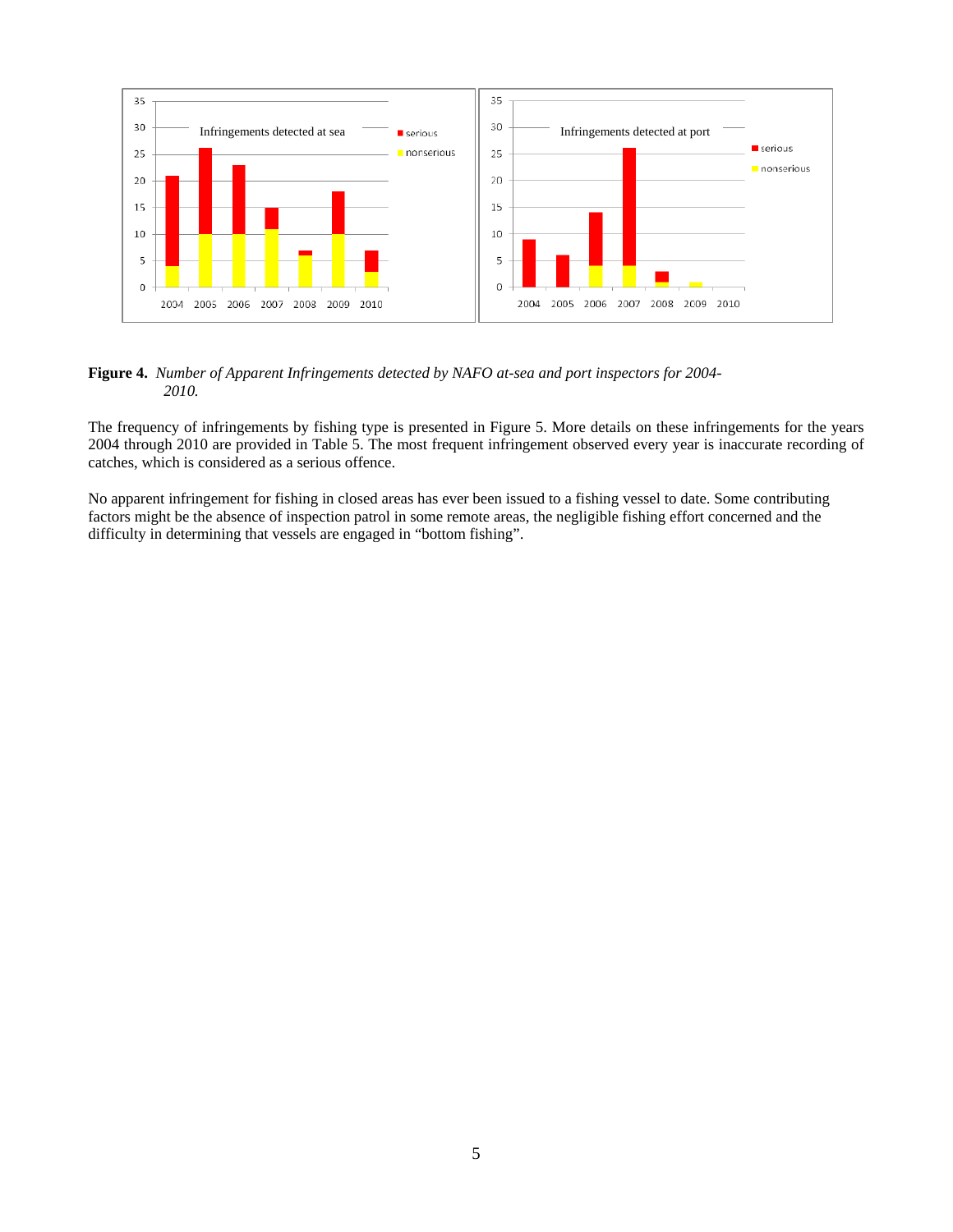

**Figure 5.** *Apparent Infringements detected by NAFO at-sea and port inspectors \*Please note that the first 4 are non-serious infringements and the remaining 10 are serious infringements.*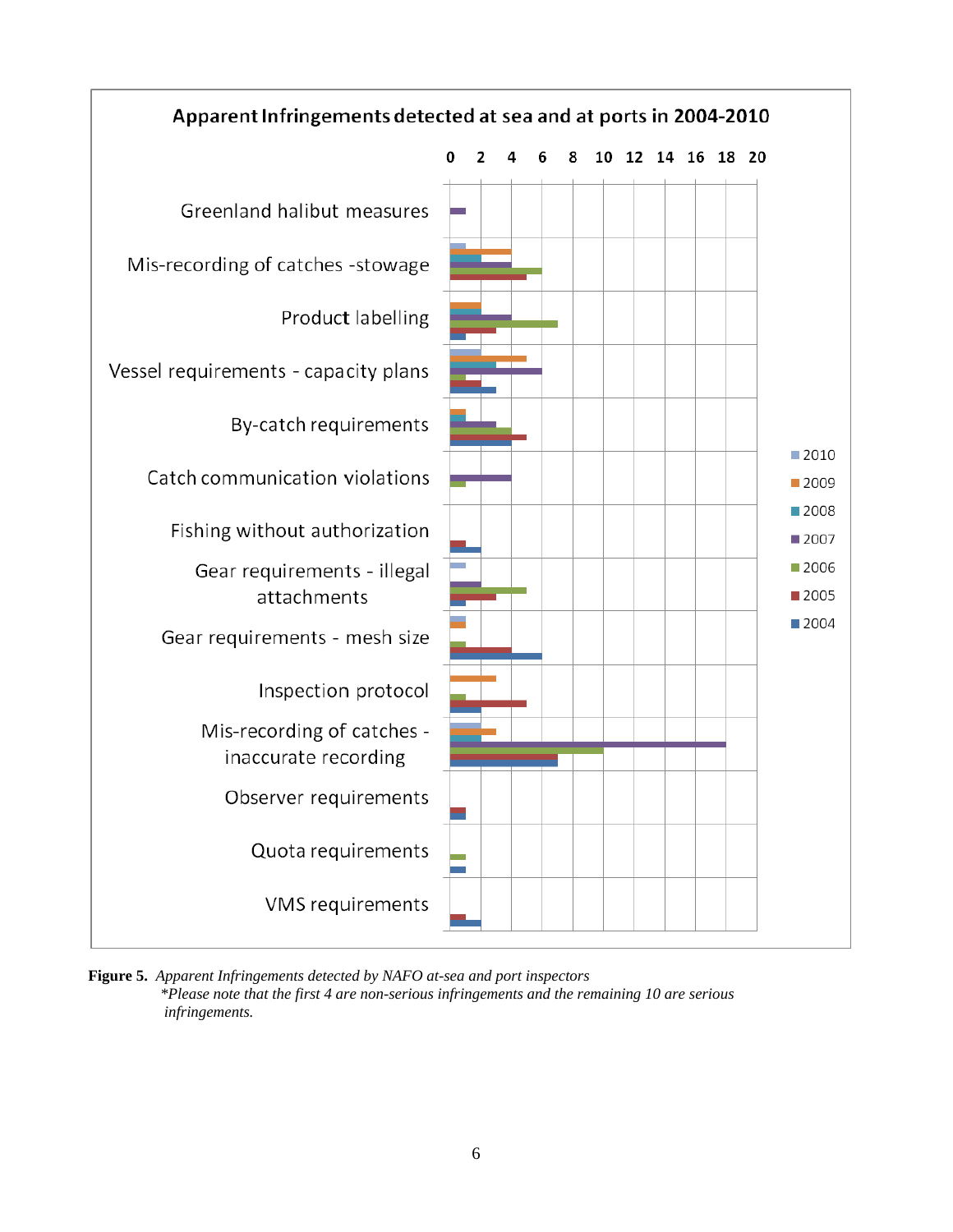#### **4. Reporting obligations by NAFO Contracting Parties and Observers**

NAFO CEM obliges vessels and Contracting Parties to provide reports on their activity within a determined time frame. The regular delivery of those reports in time is of key importance to evaluate compliance.

#### *Port inspection reports*

When vessels land their catches, the port inspectors report on the quantity of catches as well as the fishing trip details. However, the port inspection is not mandatory for all landings from NAFO fisheries: compulsory port inspections are required for any vessel landing species subject to a NAFO recovery plan, and for 15 % of landings by vessels of another Contracting Party, on an annual basis, in accordance with the Port State Measures adopted in 2009. However, the new requirement did not affect the actual percentage coverage of port inspections because of the importance of landings of groundfish species subject to recovery plan (GHL). Port inspection coverage ranges from 79% in 2005 and 2009 to 91% in 2008. The port inspection coverage in 2009 and 2010 falls within this range (see Figure 6).

#### *Observer reports*

Vessels are required to have an independent compliance observer on board at all times in every fishing trip. Since 2007, Contracting Parties may allow their vessels adopting a daily electronic report of catch and discards which allows vessels to reduce the observer coverage down to 25% of the time spent in the NRA. Under this electronic scheme, observers are required to report daily their estimation of catches (OBR).

Observers are committed to deliver within 30 days after their assignment period their observer report, which contains information on date of fishing trip as well as catch and effort.

Observer coverage ranges from 77% in 2010 to 92% in 2005.

Observer reports may be crosschecked with port inspection reports, for relevant fishing trips, for a comparative analysis of catches.

According to Article 28, the observers shall record, among others, the catch and effort data for each haul. The Secretariat has noted that not all observers' reports contain the required information on catch and effort on a by haul basis.



**Figure 6.** *Percentage coverage of fishing effort by VMS, Port Inspection and Observer Reports*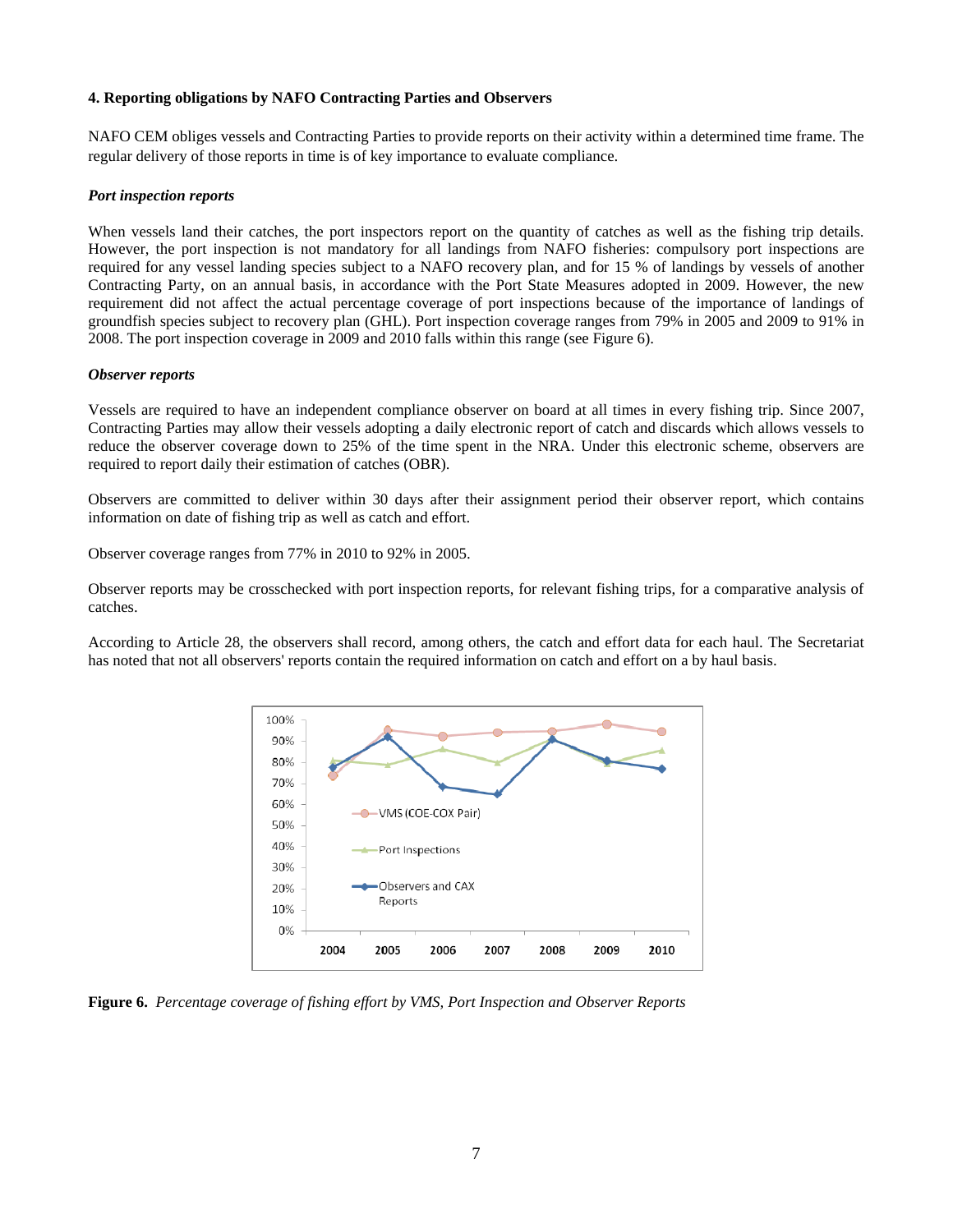#### *Timeliness of submission of reports*

The timeliness of reports submitted to the NAFO Secretariat is an important issue: VMS messages are required to be provided every hour; hail messages at each entry and exit from the NRA and catch reports on a daily basis; observers and at-sea inspection reports are required to be submitted within 30 days and PSC3 forms for port inspections should be sent to the Executive Secretary "without delay." For the purpose of timeliness analysis, PSC 3 forms received more than 30 days after the date of port inspection were considered late.

Figure 7 shows the timeliness of submission of at sea inspection, observer and port inspection reports. In 2010, two-thirds of the number of port inspection reports were received on time (64%). Timeliness in the submission of at-sea inspection and observer reports were 33% and 37%, respectively, representing declines from 2009.

At-sea and port inspection reports containing citations of infringements were always transmitted to the Secretariat without delay.



**Figure 7***. Timeliness of submission of reports* 

#### **5. Follow-up to infringements**

Contracting Parties are obligated to follow-up with further investigations and legal prosecution when NAFO inspectors issue a citation against a Contracting Party vessel. The status of each AI case must be reported to the Secretariat annually until the case is resolved, since the legal procedure can take longer than one year due to of the legal procedures in force in each Contracting Party. This information is reflected in Table 6.

As of July 2011, three of these cases were resolved, with four cases still pending. There were zero cases for which the Contracting Party failed to provide follow-up information in 2010. Contrary to the 2009 compliance report, lack of followup on apparent infringements appears to be less of a concern than expressed in the 2009 compliance report, particularly considering there are also zero cases lacking follow-up from 2008. To ensure this trend continues, it is important to continue to remind Contracting Parties to report the status of AIs to the NAFO Secretariat.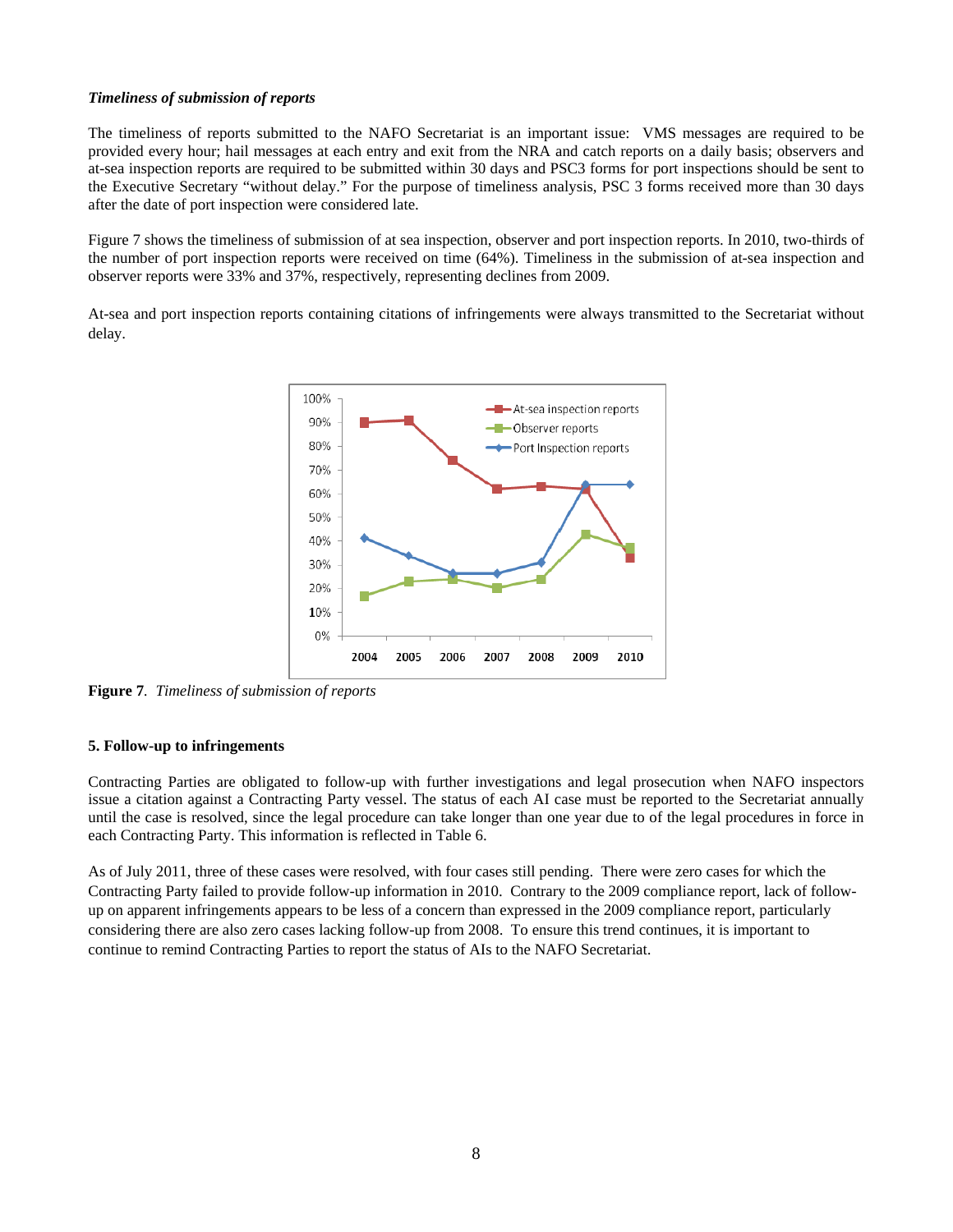

**Figure 8.** *Legal resolution of citations against vessels fishing in the NAFO Regulatory Area by year in which the citations were issued (as of July 2011). A citation is an inspection report (from at-sea or port inspectors) that lists one or more infringements. Inspections carried out for confirming a previous citation are not included*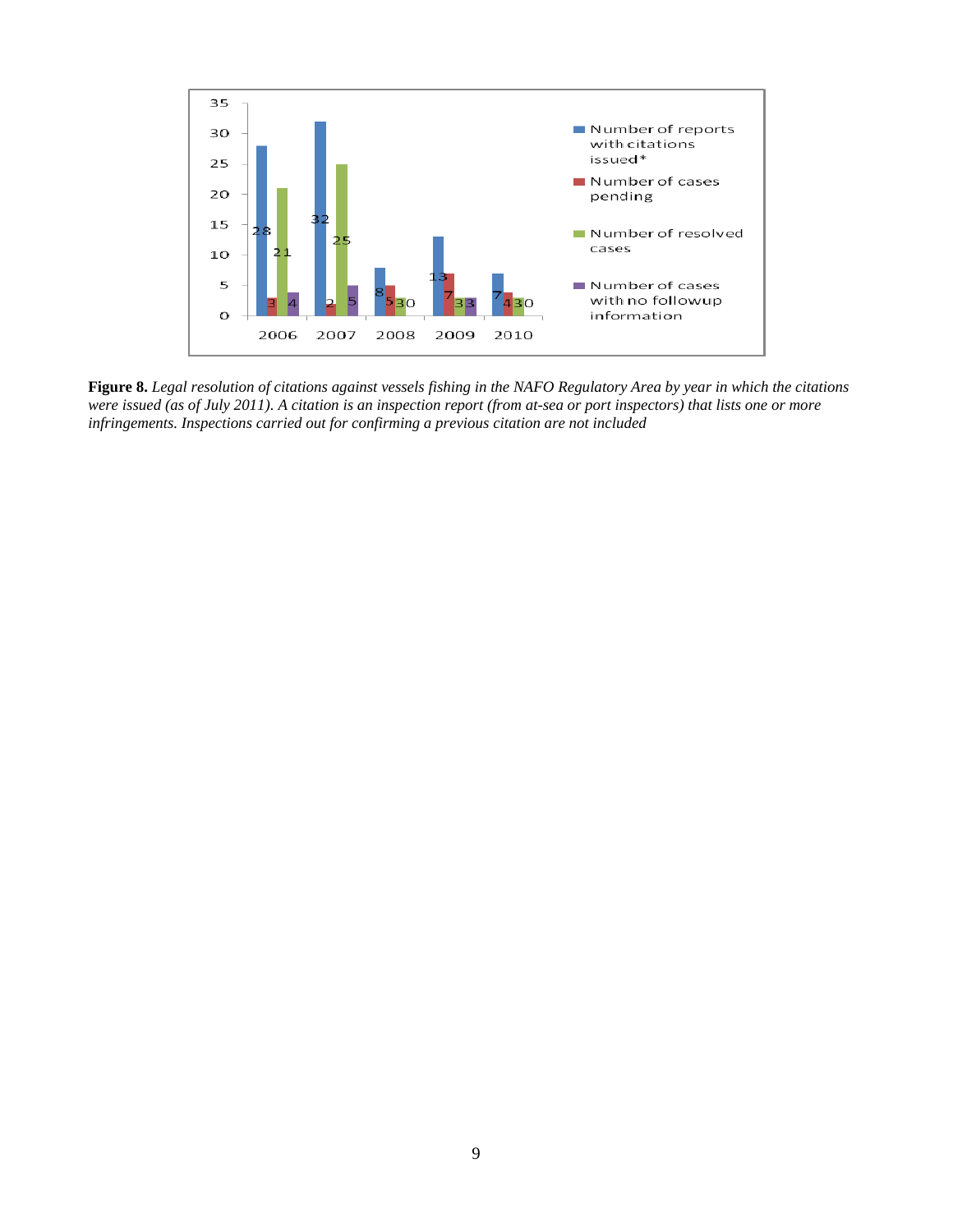## **6. Observed Trends**

- After a steady year on year decline since 2004, fishing effort appears to have stabilized at circa 500 days present in the NRA each year. In parallel the steady decline in vessel numbers active in the NRA appears to have leveled out at circa 50 vessels per annum.
- The number of at sea inspections has reduced from 401 in 2004 to 214 in 2010 but the inspection rate has actually increased from 2.4% in 2004 to 4.5% in 2010.
- Port inspection coverage of landings remains high owing to the high number of landings of species subjected to a recovery plan, particularly groundfish.
- A high rate of compliance with VMS hail messages and catch reporting has been achieved with 98% coverage in 2009 and 95% coverage of fishing effort achieved in  $2010^3$ .
- The most common apparent infringement detected at sea or in port has been mis-recording of catches with a steady increase in citations from 2004 to 2007. However, the number of citations for mis-recording has fallen dramatically since 2007.
- While all inspection reports were received, the timeliness of submission of at sea inspection reports has fallen in recent years whilst submission of port inspection reports has increased and submission of observer reports has improved slightly over the period 2004 – 2010.
- Overall, there appears to be a declining trend in the number of citations issued since 2006. Seven citations were issued in 2010, down from 13 in 2009 and a high of 32 in 2007.

l

<sup>&</sup>lt;sup>3</sup> Based on VMS reports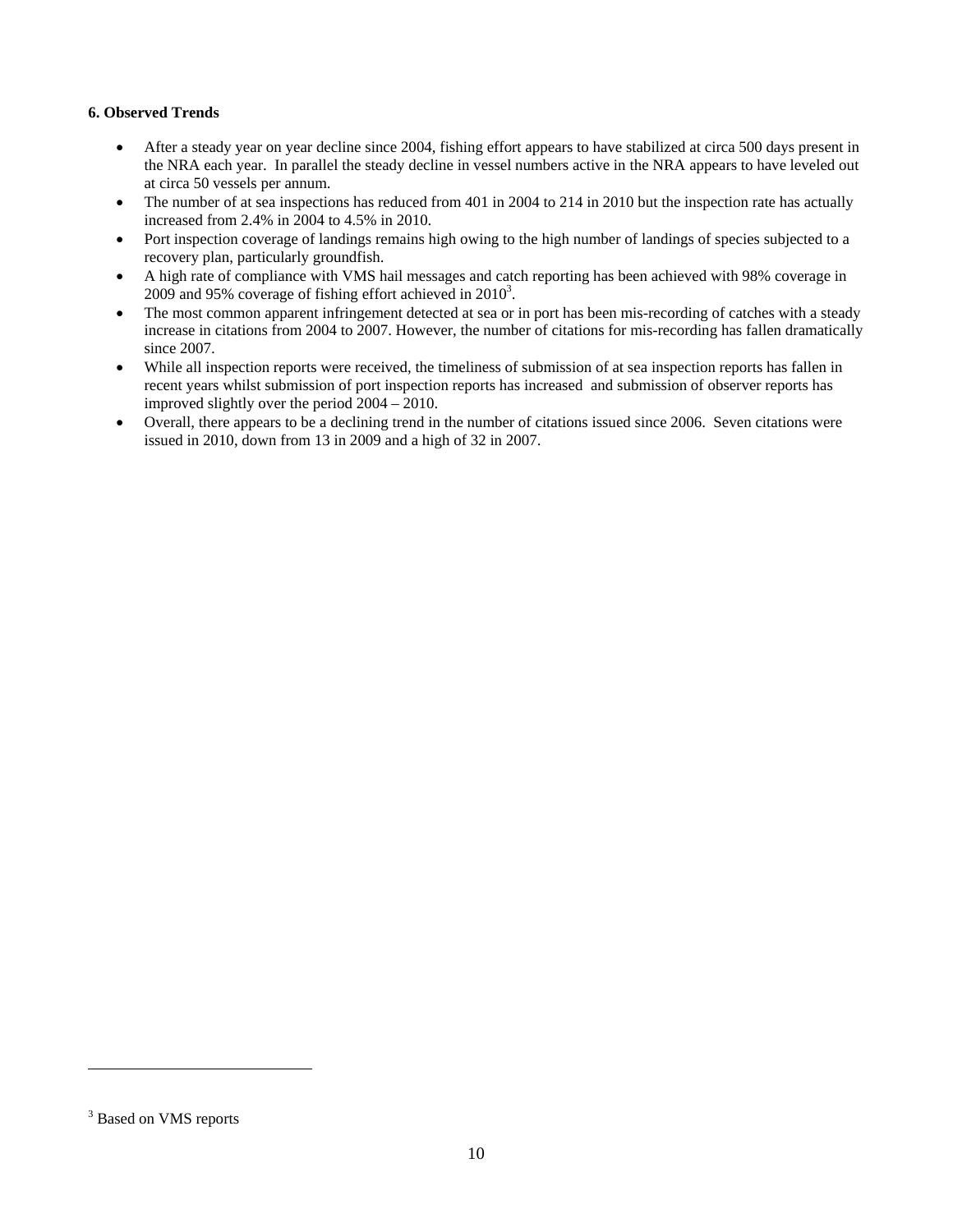#### **7. Annexes: The "Report tables**

|  | Table 1. Submission of Fishing Reports* |  |  |
|--|-----------------------------------------|--|--|
|--|-----------------------------------------|--|--|

| Year | Days at the<br>Regulatory<br>Area (Effort) | Number of Days<br>accounted by<br>COE-COX pairs | Percentage<br>of Effort<br>accounted by<br>COE-COX<br>pairs | Number of<br>Days<br>accounted by<br>Port<br>Inspection<br>and TRA<br>reports | Percentage<br>of Effort<br>accounted by<br>Port<br>Inspection<br>and TRA<br>reports | Number of<br>Days<br>accounted by<br>Observer<br>and CAX<br>reports | Percentage<br>of Effort<br>accounted by<br>Observer<br>and CAX<br>reports |
|------|--------------------------------------------|-------------------------------------------------|-------------------------------------------------------------|-------------------------------------------------------------------------------|-------------------------------------------------------------------------------------|---------------------------------------------------------------------|---------------------------------------------------------------------------|
| 2004 | 16480                                      | 12156                                           | 74%                                                         | 13327                                                                         | 81%                                                                                 | 12779                                                               | 78%                                                                       |
| 2005 | 12290                                      | 11706                                           | 95%                                                         | 9679                                                                          | 79%                                                                                 | 11326                                                               | 92%                                                                       |
| 2006 | 8663                                       | 7991                                            | 92%                                                         | 7488                                                                          | 86%                                                                                 | 5921                                                                | 68%                                                                       |
| 2007 | 6598                                       | 6210                                            | 94%                                                         | 5269                                                                          | 80%                                                                                 | 4276                                                                | 65%                                                                       |
| 2008 | 5054                                       | 4785                                            | 95%                                                         | 4613                                                                          | 91%                                                                                 | 4596                                                                | 91%                                                                       |
| 2009 | 5016                                       | 4920                                            | 98%                                                         | 3981                                                                          | 79%                                                                                 | 4047                                                                | 81%                                                                       |
| 2010 | 4768                                       | 4510                                            | 95%                                                         | 4084                                                                          | 86%                                                                                 | 3665                                                                | 77%                                                                       |

 $*COE =$  Catch on entry,  $COX =$  Catch on exit, TRA = transhipment,  $CAX =$  Daily catch report

## **Table 2. Timely submission of Port Inspection Reports**

| Year                                                  | 2004 | 2005 | 2006 | 2007 | 2008 | 2009 | 2010 |
|-------------------------------------------------------|------|------|------|------|------|------|------|
| Total Number of Port Inspection Reports received      | 228  | 177  | 151  | 125  | 133  | 94   | 101  |
| Total Number of Port Inspection Reports received late | 134  | 117  | 111  | 92   | 92   | 34   | 36   |
| Percentage % of late Port Inspection Reports          | 59%  | 66%  | 74%  | 74%  | 69%  | 36%  | 36%  |

NB. Port Inspection reports are submitted to the Secretariat by the port States.

#### **Table 3. Timely submission of At-Sea Inspection Reports**

| Year                                           | 2004 | 2005 | 2006 | 2007 | 2008 | 2009 | 2010 |
|------------------------------------------------|------|------|------|------|------|------|------|
| Total Number of at-sea Inspections             | 401  | 326  | 361  | 296  | 263  | 324  | 215  |
| Number of at-sea Inspections received late     | 40   | 30   | 95   | 112  | 96   | 124  | 144  |
| Percentage % of late at-sea Inspection Reports | 10%  | 9%   | 26%  | 38%  | 37%  | 38%  | 67%  |

NB. At-sea Inspection Reports are submitted by the CP with inspection presence at NAFO Regulatory Area.

#### **Table 4. Timely submission of Observer Reports**

| Year                                      | 2004 | 2005 | 2006 | 2007 | 2008 | 2009 | 2010 |
|-------------------------------------------|------|------|------|------|------|------|------|
| Total Number of Observers Reports         | 211  | 170  | 114  | 84   | 126  | 86   | 76   |
| Number of Observers Reports received late | 176  | 131  | 87   | 67   | 96   | 49   | 48   |
| Percentage % of late Observers Reports    | 83%  | 77%  | 76%  | 80%  | 76%  | 57%  | 63%  |

NB. Observer Reports are submitted by the flag States of the fishing vessel.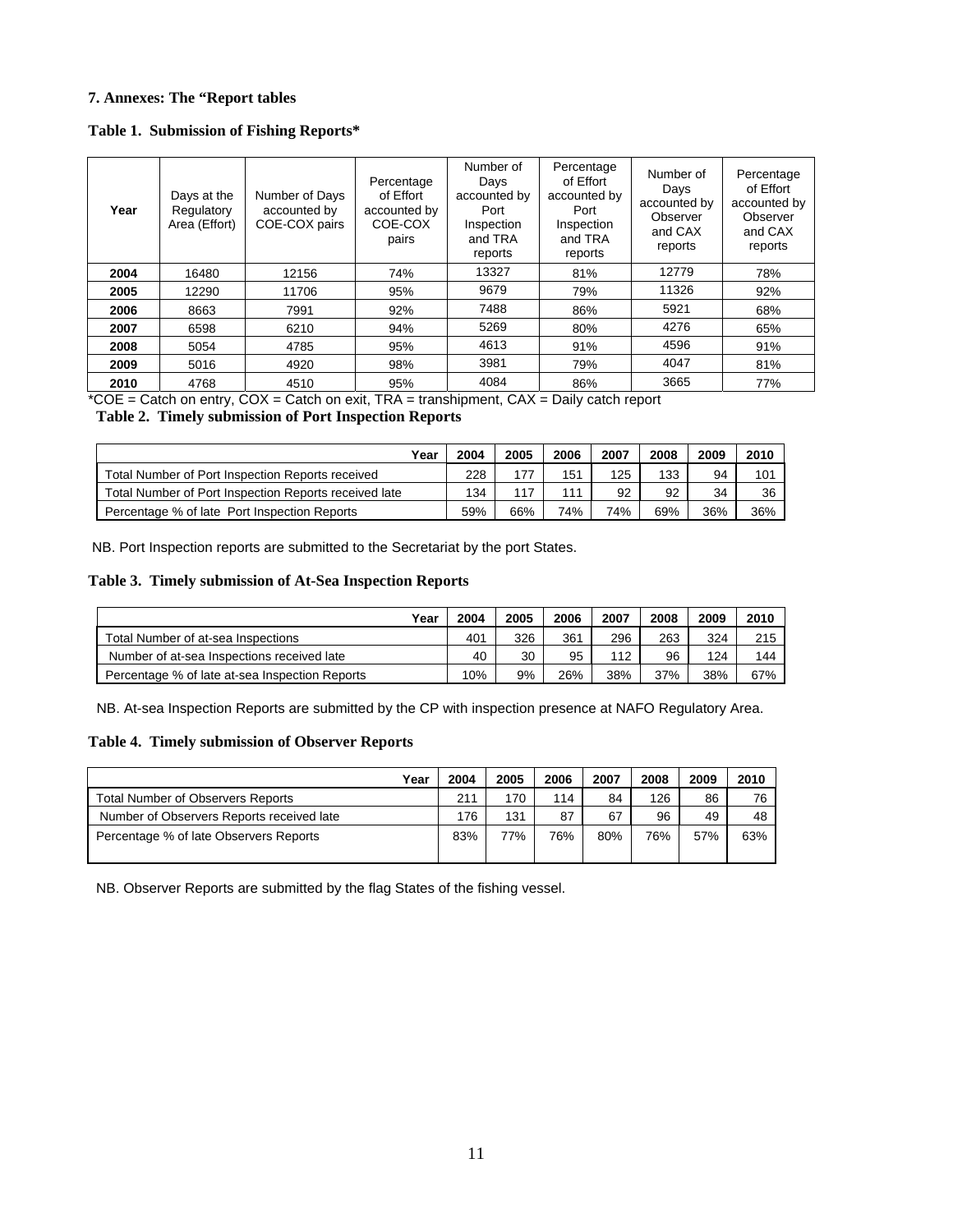| Fisheries*                                          | <b>GRO</b>     | <b>PRA</b>     | <b>REB</b> | <b>Total</b>   |
|-----------------------------------------------------|----------------|----------------|------------|----------------|
| Number of vessels                                   | 63             | 33             | 48         | $134**$        |
| Days Present in NRA                                 | 9966           | 5100           | 1414       | 16480          |
| Number of at-sea inspections                        | 328            | 73             | $\Omega$   | 401            |
| Number of at-sea inspection report containing       |                |                |            |                |
| citation of one or more AIs                         | 13             |                | $\Omega$   | 15             |
| Number of vessels cited with AIs at sea             | 10             | $\overline{2}$ | $\Omega$   | 12             |
| AIs issued by category - from at-sea inspections*** |                |                |            |                |
| Greenland halibut measures                          | 0              | $\overline{0}$ | $\Omega$   | $\theta$       |
| Mis-recording of catches -stowage                   | 0              | 0              |            |                |
| Product labeling                                    | $\theta$       |                | 0          |                |
| Vessel requirements - capacity plans                | 3              | 0              | $\Omega$   | 3              |
| <b>By-catch requirements</b>                        | 3              | $\Omega$       | 0          | 3              |
| <b>Catch communication violations</b>               | $\theta$       | 0              | $\Omega$   | $\Omega$       |
| <b>Fishing without authorization</b>                | 0              |                | 0          |                |
| <b>Gear requirements - illegal attachments</b>      |                | 0              | 0          |                |
| Gear requirements - mesh size                       | 5              | 0              | $\theta$   | 5              |
| <b>Inspection protocol</b>                          | $\mathfrak{D}$ | $\Omega$       | 0          | $\mathfrak{D}$ |
| Mis-recording of catches - inaccurate recording     |                | 0              | $\Omega$   |                |
| <b>Observer requirements</b>                        | 0              |                | 0          |                |
| <b>Quota</b> requirements                           |                | $\Omega$       | 0          |                |
| <b>VMS</b> requirements                             | $\Omega$       | $\overline{c}$ | 0          | $\mathfrak{D}$ |
| <b>TOTAL</b>                                        | 16             | 5              |            | 21             |

## **Table 5-2004, part 1. Effort, at-sea inspections and AIs by fisheries type**

\* GRO = groundfish primarily in Divs. 3KLMNO; PRA = shrimp fisheries in Divs. 3LM; REB = redfish in Divs. 1F2J

\*\* Some vessels switched directed species within the year.

\*\*\* AIs from citation reports serving to confirm an incident are not counted. AI categories in bold are considered serious.

## **Table 5-2004, part 2. Effort, port inspections and AIs by fisheries type**

| <b>FISHERIES*</b>                                    | <b>GRO</b>       | <b>PRA</b> | <b>REB</b>     | <b>Total</b>   |
|------------------------------------------------------|------------------|------------|----------------|----------------|
| Number of vessels                                    | 63               | 33         | 48             | $134**$        |
| Days Present in NRA                                  | 9966             | 5100       | 1414           | 16480          |
| Number of port inspections                           | 85               | 138        | 5              | 228            |
| Number of port inspection report containing citation |                  |            |                |                |
| of one or more AIs                                   | 9                | 0          | $\Omega$       |                |
| Number of vessels cited with AIs by port authorities | 9                | 0          | 0              | 9              |
| AIs issued by category - from port inspections***    |                  |            |                |                |
| Greenland halibut measures                           | $\theta$         | $\theta$   | $\theta$       | 0              |
| Mis-recording of catches -stowage                    | $\theta$         | $\Omega$   | $\theta$       | $\theta$       |
| Product labeling                                     | $\boldsymbol{0}$ | $\Omega$   | $\mathbf{0}$   | $\theta$       |
| Vessel requirements - capacity plans                 | $\boldsymbol{0}$ | $\theta$   | $\mathbf{0}$   | $\overline{0}$ |
| <b>By-catch requirements</b>                         | 1                | $\theta$   | $\theta$       |                |
| <b>Catch communication violations</b>                | $\overline{0}$   | $\Omega$   | $\theta$       | $\theta$       |
| <b>Fishing without authorization</b>                 |                  | $\theta$   | $\mathbf{0}$   |                |
| <b>Gear requirements - illegal attachments</b>       | $\theta$         | $\theta$   | $\theta$       | $\theta$       |
| Gear requirements - mesh size                        |                  | $\Omega$   | $\theta$       |                |
| <b>Inspection protocol</b>                           | $\theta$         | $\Omega$   | $\theta$       | $\theta$       |
| Mis-recording of catches - inaccurate recording      | 6                | $\Omega$   | $\theta$       | 6              |
| <b>Observer requirements</b>                         | $\overline{0}$   | $\Omega$   | $\mathbf{0}$   | 0              |
| <b>Quota requirements</b>                            | $\theta$         | $\Omega$   | $\theta$       | 0              |
| <b>VMS</b> requirements                              | $\overline{0}$   | $\Omega$   | $\theta$       | $\overline{0}$ |
| <b>TOTAL</b>                                         | 9                | $\theta$   | $\overline{0}$ | 9              |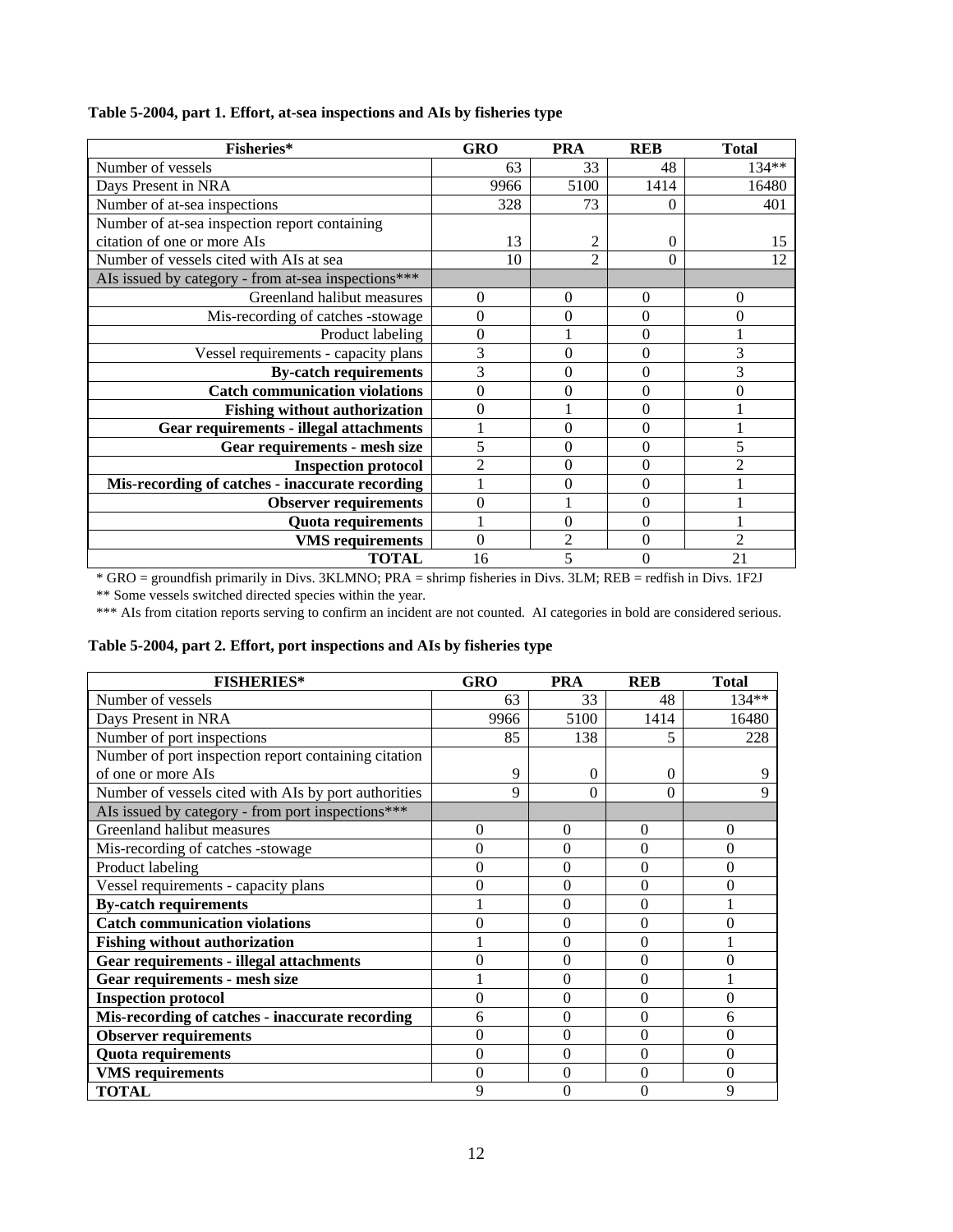| Table 5-2005, part 1. Effort, at-sea inspections and AIs by fisheries type |  |  |  |  |
|----------------------------------------------------------------------------|--|--|--|--|
|----------------------------------------------------------------------------|--|--|--|--|

| <b>FISHERIES*</b>                               | <b>GRO</b>     | <b>PRA</b> | <b>REB</b> | <b>Total</b>   |
|-------------------------------------------------|----------------|------------|------------|----------------|
| Number of vessels                               | 50             | 27         | 53         | $116**$        |
| Days Present in NRA                             | 6948           | 3558       | 1784       | 12290          |
| Number of at-sea inspections                    | 270            | 55         |            | 326            |
| Number of at-sea inspection report containing   |                |            |            |                |
| citation of one or more AIs                     | 16             | 4          | $\Omega$   | 20             |
| Number of vessels cited with AIs at sea         | 14             | 3          | $\Omega$   | 17             |
| AIs issued by category - from at-sea            |                |            |            |                |
| inspections***                                  |                |            |            |                |
| Greenland halibut measures                      | $\theta$       | $\theta$   | $\Omega$   | $\theta$       |
| Mis-recording of catches -stowage               | 5              | $\theta$   | $\Omega$   | 5              |
| Product labeling                                | $\overline{c}$ |            | $\theta$   | 3              |
| Vessel requirements - capacity plans            | $\overline{2}$ | $\theta$   | $\Omega$   | $\overline{2}$ |
| <b>By-catch requirements</b>                    | $\overline{2}$ | $\theta$   | $\Omega$   | $\overline{c}$ |
| <b>Catch communication violations</b>           | $\theta$       | $\theta$   | $\Omega$   | $\theta$       |
| <b>Fishing without authorization</b>            | $\theta$       |            | $\Omega$   |                |
| <b>Gear requirements - illegal attachments</b>  | $\overline{2}$ |            | $\Omega$   | 3              |
| <b>Gear requirements - mesh size</b>            | 3              | $\theta$   | $\Omega$   | 3              |
| <b>Inspection protocol</b>                      | 3              |            | $\theta$   | 4              |
| Mis-recording of catches - inaccurate recording | 5              |            | $\Omega$   | 6              |
| <b>Observer requirements</b>                    | $\theta$       |            | $\Omega$   |                |
| <b>Quota requirements</b>                       | $\theta$       | $\theta$   | $\Omega$   | $\Omega$       |
| <b>VMS</b> requirements                         | 0              |            | 0          |                |
| <b>TOTAL</b>                                    | 24             |            | 0          | 31             |

\* GRO = groundfish primarily in Divs. 3KLMNO; PRA = shrimp fisheries in Divs. 3LM; REB = redfish in Divs. 1F2J

\*\* Some vessels switched directed species within the year.

|  |  |  |  | Table 5-2005, part 2. Effort, port inspections and AIs by fisheries type |
|--|--|--|--|--------------------------------------------------------------------------|
|--|--|--|--|--------------------------------------------------------------------------|

| <b>FISHERIES*</b>                                 | GRO              | <b>PRA</b> | <b>REB</b>       | <b>Total</b>   |
|---------------------------------------------------|------------------|------------|------------------|----------------|
| Number of vessels                                 | 50               | 27         | 53               | $116**$        |
| Days Present in NRA                               | 6948             | 3558       | 1784             | 12290          |
| Number of port inspections                        | 80               | 87         | 10               | 177            |
| Number of port inspection report containing       |                  |            |                  |                |
| citation of one or more AIs                       | 6                | $\Omega$   | $\Omega$         | 6              |
| Number of vessels cited with AIs by port          |                  |            |                  |                |
| authorities                                       | 6                | $\theta$   | $\Omega$         | 6              |
| AIs issued by category - from port inspections*** |                  |            |                  |                |
| Greenland halibut measures                        | $\theta$         | $\theta$   | 0                | $\theta$       |
| Mis-recording of catches -stowage                 | $\theta$         | $\Omega$   | $\theta$         | $\theta$       |
| Product labeling                                  | $\boldsymbol{0}$ | $\Omega$   | $\boldsymbol{0}$ | $\overline{0}$ |
| Vessel requirements - capacity plans              | $\boldsymbol{0}$ | $\Omega$   | $\boldsymbol{0}$ | $\overline{0}$ |
| <b>By-catch requirements</b>                      | 3                | $\Omega$   | $\theta$         | 3              |
| <b>Catch communication violations</b>             | $\overline{0}$   | $\theta$   | $\overline{0}$   | $\theta$       |
| <b>Fishing without authorization</b>              | $\overline{0}$   | $\Omega$   | $\theta$         | $\theta$       |
| <b>Gear requirements - illegal attachments</b>    | $\theta$         | $\Omega$   | $\boldsymbol{0}$ | 0              |
| Gear requirements - mesh size                     |                  | $\Omega$   | $\boldsymbol{0}$ |                |
| <b>Inspection protocol</b>                        |                  | $\Omega$   | $\mathbf{0}$     |                |
| Mis-recording of catches - inaccurate recording   |                  | $\Omega$   | $\theta$         |                |
| <b>Observer requirements</b>                      | $\theta$         | $\Omega$   | $\theta$         | $\theta$       |
| <b>Quota requirements</b>                         | $\theta$         | $\Omega$   | $\theta$         | $\theta$       |
| <b>VMS</b> requirements                           | $\boldsymbol{0}$ | $\Omega$   | $\overline{0}$   | $\mathbf{0}$   |
| <b>TOTAL</b>                                      | 6                | $\theta$   | 0                | 6              |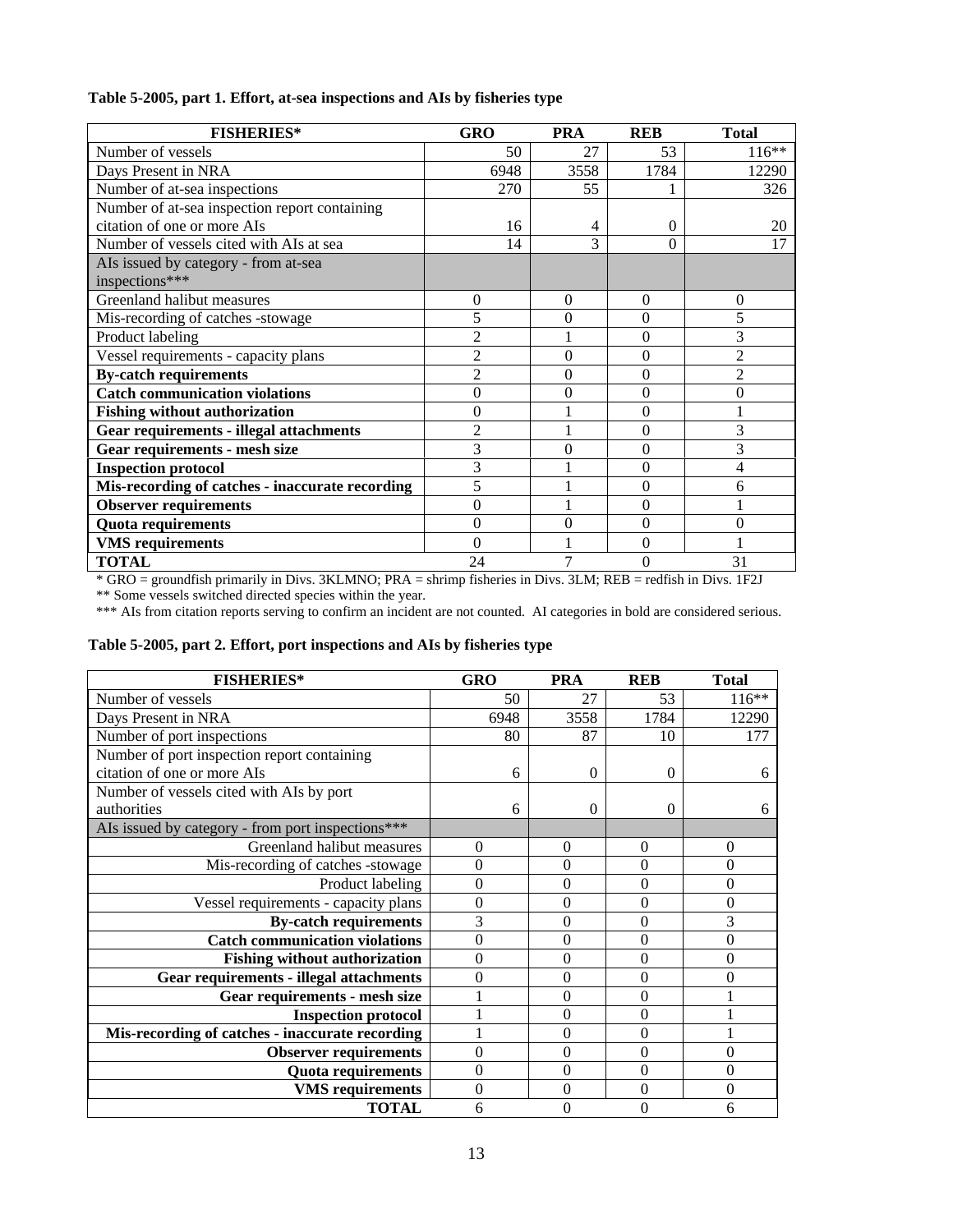| Table 5-2006, part 1. Effort, at-sea inspections and AIs by fisheries type |  |  |  |  |  |  |
|----------------------------------------------------------------------------|--|--|--|--|--|--|
|----------------------------------------------------------------------------|--|--|--|--|--|--|

| <b>FISHERIES*</b>                                      | <b>GRO</b>     | <b>PRA</b>     | <b>REB</b>     | <b>Total</b>   |
|--------------------------------------------------------|----------------|----------------|----------------|----------------|
| Number of vessels                                      | 45             | 21             | 42             | $92**$         |
| Days Present in NRA                                    | 5908           | 1776           | 979            | 8663           |
| Number of at-sea inspections                           | 277            | 76             | 8              | 361            |
| Number of at-sea inspection report containing citation |                |                |                |                |
| of one or more AIs                                     | 11             | 5              | 2              | 18             |
| Number of vessels cited with AIs at sea                | 10             |                | $\mathfrak{D}$ | 16             |
| AIs issued by category - from at-sea inspections***    |                |                |                |                |
| Greenland halibut measures                             | $\overline{0}$ | 0              | $\overline{0}$ | $\theta$       |
| Mis-recording of catches -stowage                      | 5              |                | $\overline{0}$ | 6              |
| Product labeling                                       |                | $\overline{2}$ | $\theta$       | 3              |
| Vessel requirements - capacity plans                   |                | 0              | $\overline{0}$ |                |
| <b>By-catch requirements</b>                           | $\mathfrak{D}$ | 0              | $\overline{0}$ | $\overline{2}$ |
| <b>Catch communication violations</b>                  | 0              | 0              | 0              | $\theta$       |
| <b>Fishing without authorization</b>                   | 0              | $\theta$       | $\overline{0}$ | $\theta$       |
| <b>Gear requirements - illegal attachments</b>         | $\overline{2}$ | $\overline{c}$ |                | 5              |
| Gear requirements - mesh size                          | 0              | $\overline{0}$ |                |                |
| <b>Inspection protocol</b>                             | 0              |                | $\theta$       |                |
| Mis-recording of catches - inaccurate recording        | 4              | $\theta$       | $\theta$       | 4              |
| <b>Observer requirements</b>                           | 0              | $\theta$       | $\theta$       | $\theta$       |
| <b>Quota requirements</b>                              | 0              | $\theta$       | $\theta$       | $\theta$       |
| <b>VMS</b> requirements                                | 0              | $\theta$       | $\theta$       | $\theta$       |
| <b>TOTAL</b>                                           | 15             | 6              | $\mathfrak{D}$ | 23             |

\* GRO = groundfish primarily in Divs. 3KLMNO; PRA = shrimp fisheries in Divs. 3LM; REB = redfish in Divs. 1F2J

\*\* Some vessels switched directed species within the year.

\*\*\* AIs from citation reports serving to confirm an incident are not counted. AI categories in bold are considered serious.

## **Table 5-2006, part 2. Effort, port inspections and AIs by fisheries type**

| <b>FISHERIES*</b>                                       | <b>GRO</b>       | <b>PRA</b>     | <b>REB</b>     | <b>Total</b>   |
|---------------------------------------------------------|------------------|----------------|----------------|----------------|
| Number of vessels                                       | 45               | 21             | 42             | $92**$         |
| Days Present in NRA                                     | 5908             | 1776           | 979            | 8663           |
| Number of port inspections                              | 76               | 56             | 19             | 151            |
| Number of port inspection report containing citation of |                  |                |                |                |
| one or more AIs                                         | 10               | $\theta$       | $\Omega$       | 10             |
| Number of vessels cited with AIs by port authorities    | 10               | $\Omega$       | 0              | 10             |
| AIs issued by category - from port inspections***       |                  |                |                |                |
| Greenland halibut measures                              | 0                | $\overline{0}$ | $\theta$       | $\theta$       |
| Mis-recording of catches -stowage                       | $\theta$         | $\Omega$       | $\mathbf{0}$   | $\overline{0}$ |
| Product labeling                                        | 4                | $\Omega$       | $\mathbf{0}$   | 4              |
| Vessel requirements - capacity plans                    | $\overline{0}$   | $\mathbf{0}$   | $\overline{0}$ | $\overline{0}$ |
| <b>By-catch requirements</b>                            | $\overline{c}$   | $\theta$       | $\mathbf{0}$   | $\overline{2}$ |
| <b>Catch communication violations</b>                   |                  | $\Omega$       | $\mathbf{0}$   |                |
| <b>Fishing without authorization</b>                    | $\boldsymbol{0}$ | $\theta$       | $\mathbf{0}$   | $\mathbf{0}$   |
| <b>Gear requirements - illegal attachments</b>          | $\theta$         | $\theta$       | $\theta$       | $\theta$       |
| Gear requirements - mesh size                           | $\theta$         | $\Omega$       | $\theta$       | $\theta$       |
| <b>Inspection protocol</b>                              | $\theta$         | $\Omega$       | $\mathbf{0}$   | $\mathbf{0}$   |
| Mis-recording of catches - inaccurate recording         | 6                | $\Omega$       | $\theta$       | 6              |
| <b>Observer requirements</b>                            | $\theta$         | $\theta$       | $\mathbf{0}$   | $\theta$       |
| <b>Quota requirements</b>                               |                  | $\Omega$       | $\theta$       |                |
| <b>VMS</b> requirements                                 | $\theta$         | $\Omega$       | $\mathbf{0}$   | $\theta$       |
| <b>TOTAL</b>                                            | 14               | $\theta$       | $\overline{0}$ | 14             |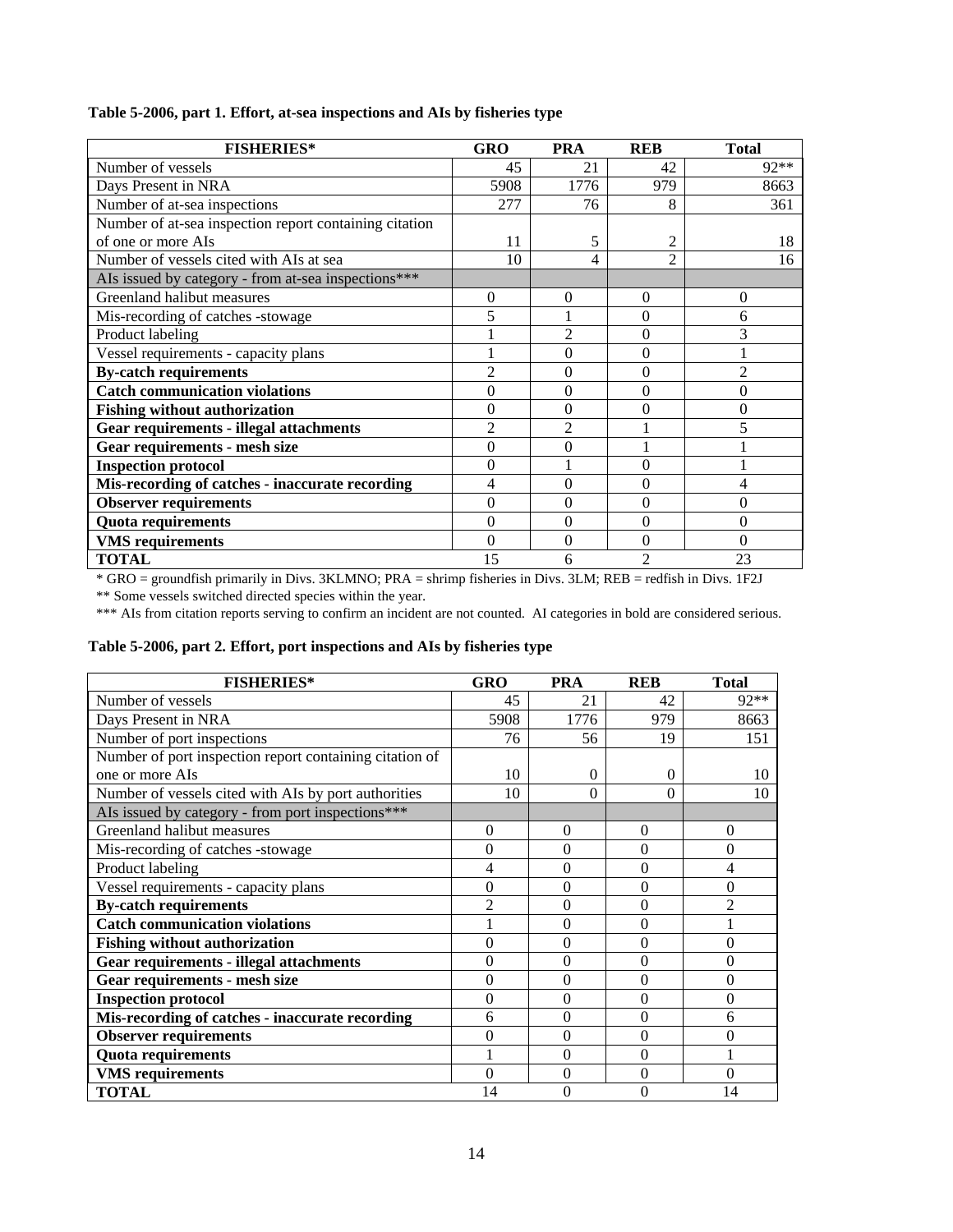|  |  | Table 5-2007, part 1. Effort, at-sea inspections and AIs by fisheries type |
|--|--|----------------------------------------------------------------------------|
|  |  |                                                                            |

| <b>FISHERIES*</b>                                      | GRO            | <b>PRA</b>     | <b>REB</b> | <b>Total</b>   |
|--------------------------------------------------------|----------------|----------------|------------|----------------|
| Number of vessels                                      | 45             | 14             | 20         | $76***$        |
| Days Present in NRA                                    | 4158           | 1948           | 488        | 6594           |
| Number of at-sea inspections                           | 202            | 81             | 11         | 294            |
| Number of at-sea inspection report containing citation |                |                |            |                |
| of one or more AIs                                     | 4              | 5              | 4          | 13             |
| Number of vessels cited with AIs at sea                |                | 5              | 4          | 13             |
| AIs issued by category - from at-sea inspections***    |                |                |            |                |
| Greenland halibut measures                             | $\overline{0}$ | $\overline{0}$ | $\Omega$   | $\overline{0}$ |
| Mis-recording of catches -stowage                      | 3              |                | $\Omega$   | 4              |
| Product labeling                                       | $\theta$       |                | $\Omega$   |                |
| Vessel requirements - capacity plans                   | $\theta$       | $\overline{2}$ | 4          | 6              |
| <b>By-catch requirements</b>                           | $\theta$       | $\theta$       | $\Omega$   | $\Omega$       |
| <b>Catch communication violations</b>                  | $\overline{0}$ | $\Omega$       | $\Omega$   | $\theta$       |
| <b>Fishing without authorization</b>                   | $\theta$       | $\theta$       | $\Omega$   | $\theta$       |
| <b>Gear requirements - illegal attachments</b>         | $\theta$       |                |            | $\overline{c}$ |
| Gear requirements - mesh size                          | $\theta$       | $\theta$       | $\Omega$   | $\theta$       |
| <b>Inspection protocol</b>                             | $\theta$       | $\Omega$       | $\Omega$   | $\Omega$       |
| Mis-recording of catches - inaccurate recording        | $\overline{2}$ | $\Omega$       | $\Omega$   | $\overline{2}$ |
| <b>Observer requirements</b>                           | $\theta$       | $\theta$       | $\Omega$   | $\theta$       |
| <b>Quota requirements</b>                              | $\theta$       | $\theta$       | $\Omega$   | $\theta$       |
| <b>VMS</b> requirements                                | $\theta$       | 0              | $\Omega$   | $\Omega$       |
| <b>TOTAL</b>                                           | 5              |                |            | 15             |

\* GRO = groundfish primarily in Divs. 3KLMNO; PRA = shrimp fisheries in Divs. 3LM; REB = redfish in Divs. 1F2J

\*\* Some vessels switched directed species within the year.

| Table 5-2007, part 2. Effort, port inspections and AIs by fisheries type |  |  |
|--------------------------------------------------------------------------|--|--|
|--------------------------------------------------------------------------|--|--|

| <b>FISHERIES*</b>                                       | <b>GRO</b>     | <b>PRA</b>   | <b>REB</b>   | <b>Total</b>   |
|---------------------------------------------------------|----------------|--------------|--------------|----------------|
| Number of vessels                                       | 45             | 14           | 20           | $76***$        |
| Days Present in NRA                                     | 4158           | 1948         | 488          | 6594           |
| Number of port inspections                              | 67             | 51           | 7            | 125            |
| Number of port inspection report containing citation of |                |              |              |                |
| one or more AIs                                         | 19             | $\Omega$     | $\Omega$     | 19             |
| Number of vessels cited with AIs by port authorities    | 16             | 0            | 0            | 16             |
| AIs issued by category - from port inspections***       |                |              |              |                |
| Greenland halibut measures                              |                | $\Omega$     | $\theta$     |                |
| Mis-recording of catches -stowage                       | $\overline{0}$ | $\Omega$     | $\theta$     | $\overline{0}$ |
| Product labeling                                        | 3              | $\Omega$     | $\theta$     | 3              |
| Vessel requirements - capacity plans                    | $\overline{0}$ | $\Omega$     | $\theta$     | $\overline{0}$ |
| <b>By-catch requirements</b>                            | 3              | $\Omega$     | $\theta$     | 3              |
| <b>Catch communication violations</b>                   | 4              | $\Omega$     | $\theta$     | 4              |
| <b>Fishing without authorization</b>                    | $\theta$       | $\theta$     | $\theta$     | $\theta$       |
| <b>Gear requirements - illegal attachments</b>          | $\theta$       | $\Omega$     | $\theta$     | $\theta$       |
| Gear requirements - mesh size                           | $\theta$       | $\theta$     | $\theta$     | $\theta$       |
| <b>Inspection protocol</b>                              | $\theta$       | $\mathbf{0}$ | $\theta$     | $\theta$       |
| Mis-recording of catches - inaccurate recording         | 16             | $\Omega$     | $\theta$     | 16             |
| <b>Observer requirements</b>                            | $\theta$       | $\Omega$     | $\mathbf{0}$ | $\Omega$       |
| <b>Quota requirements</b>                               | $\theta$       | $\Omega$     | $\theta$     | $\theta$       |
| <b>VMS</b> requirements                                 | $\theta$       | $\Omega$     | $\mathbf{0}$ | $\Omega$       |
| <b>TOTAL</b>                                            | 27             | $\theta$     | $\Omega$     | 27             |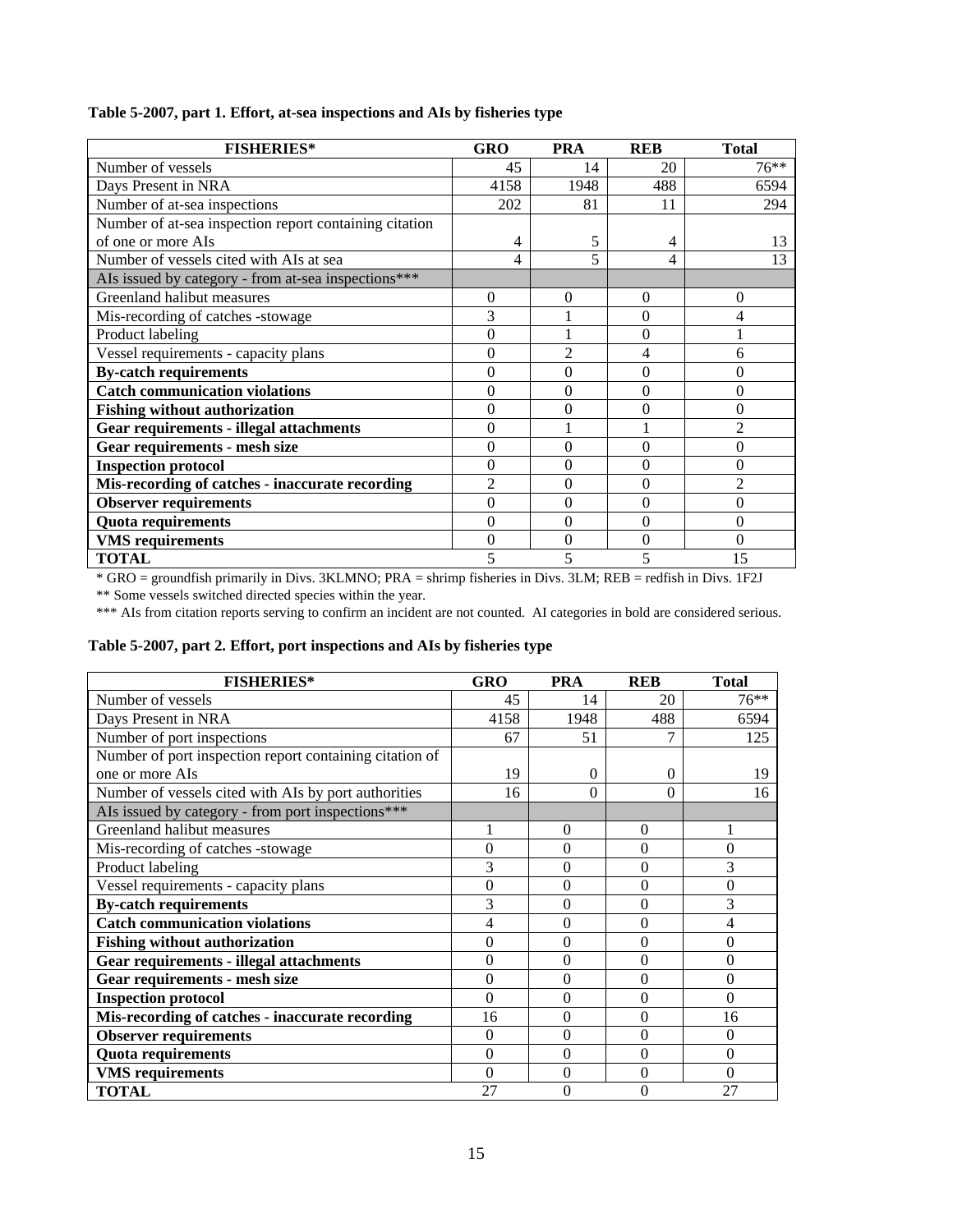| Table 5-2008, part 1. Effort, at-sea inspections and AIs by fisheries type |  |  |  |  |
|----------------------------------------------------------------------------|--|--|--|--|
|----------------------------------------------------------------------------|--|--|--|--|

| <b>FISHERIES*</b>                                      | <b>GRO</b>     | <b>PRA</b> | <b>REB</b> | <b>Total</b>   |
|--------------------------------------------------------|----------------|------------|------------|----------------|
| Number of vessels                                      | 38             | 13         | 10         | $60**$         |
| Days Present in NRA                                    | 3302           | 1551       | 201        | 5054           |
| Number of at-sea inspections                           | 176            | 62         |            | 245            |
| Number of at-sea inspection report containing citation |                |            |            |                |
| of one or more AIs                                     | 2              | 3          | $\Omega$   | 5              |
| Number of vessels cited with AIs at sea                | $\overline{c}$ | 3          | $\Omega$   |                |
| AIs issued by category - from at-sea inspections***    |                |            |            |                |
| Greenland halibut measures                             |                |            |            | $\overline{0}$ |
| Mis-recording of catches -stowage                      | 1              | 1          |            | $\mathfrak{D}$ |
| Product labeling                                       |                |            |            |                |
| Vessel requirements - capacity plans                   |                | 3          |            | 3              |
| <b>By-catch requirements</b>                           |                |            |            |                |
| <b>Catch communication violations</b>                  |                |            |            | $\theta$       |
| <b>Fishing without authorization</b>                   |                |            |            | 0              |
| <b>Gear requirements - illegal attachments</b>         |                |            |            | 0              |
| Gear requirements - mesh size                          |                |            |            | $\overline{0}$ |
| <b>Inspection protocol</b>                             |                |            |            | 0              |
| Mis-recording of catches - inaccurate recording        |                |            |            | $\overline{0}$ |
| <b>Observer requirements</b>                           |                |            |            | 0              |
| <b>Quota requirements</b>                              |                |            |            | $\theta$       |
| <b>VMS</b> requirements                                |                |            |            | 0              |
| <b>TOTAL</b>                                           | 3              | 4          | $\theta$   | 7              |

\* GRO = groundfish primarily in Divs. 3KLMNO; PRA = shrimp fisheries in Divs. 3LM; REB = redfish in Divs. 1F2J \*\* Some vessels switched directed species within the year.

| Table 5-2008, part 2. Effort, port inspections and AIs by fisheries type |  |  |  |  |
|--------------------------------------------------------------------------|--|--|--|--|
|--------------------------------------------------------------------------|--|--|--|--|

| <b>FISHERIES*</b>                                       | <b>GRO</b>     | <b>PRA</b> | <b>REB</b> | <b>Total</b>     |
|---------------------------------------------------------|----------------|------------|------------|------------------|
| Number of vessels                                       | 38             | 13         | 10         | $60**$           |
| Days Present in NRA                                     | 3302           | 1551       | 201        | 5054             |
| Number of port inspections                              | 70             | 60         | 2          | 132              |
| Number of port inspection report containing citation of |                |            |            |                  |
| one or more AIs                                         | 3              | 0          | $\Omega$   | 3                |
| Number of vessels cited with AIs by port authorities    | $\overline{2}$ |            |            |                  |
| AIs issued by category - from port inspections***       |                |            |            |                  |
| Greenland halibut measures                              |                |            |            | $\overline{0}$   |
| Mis-recording of catches -stowage                       |                |            |            | 0                |
| Product labeling                                        | 1              |            |            |                  |
| Vessel requirements - capacity plans                    |                |            |            | 0                |
| <b>By-catch requirements</b>                            |                |            |            | 0                |
| <b>Catch communication violations</b>                   |                |            |            | 0                |
| <b>Fishing without authorization</b>                    |                |            |            | 0                |
| <b>Gear requirements - illegal attachments</b>          |                |            |            | 0                |
| <b>Gear requirements - mesh size</b>                    |                |            |            | 0                |
| <b>Inspection protocol</b>                              |                |            |            | 0                |
| Mis-recording of catches - inaccurate recording         | $\mathfrak{D}$ |            |            | $\overline{c}$   |
| <b>Observer requirements</b>                            |                |            |            | 0                |
| <b>Quota requirements</b>                               |                |            |            | $\theta$         |
| <b>VMS</b> requirements                                 |                |            |            | $\boldsymbol{0}$ |
| <b>TOTAL</b>                                            | 3              | $\theta$   | 0          | 3                |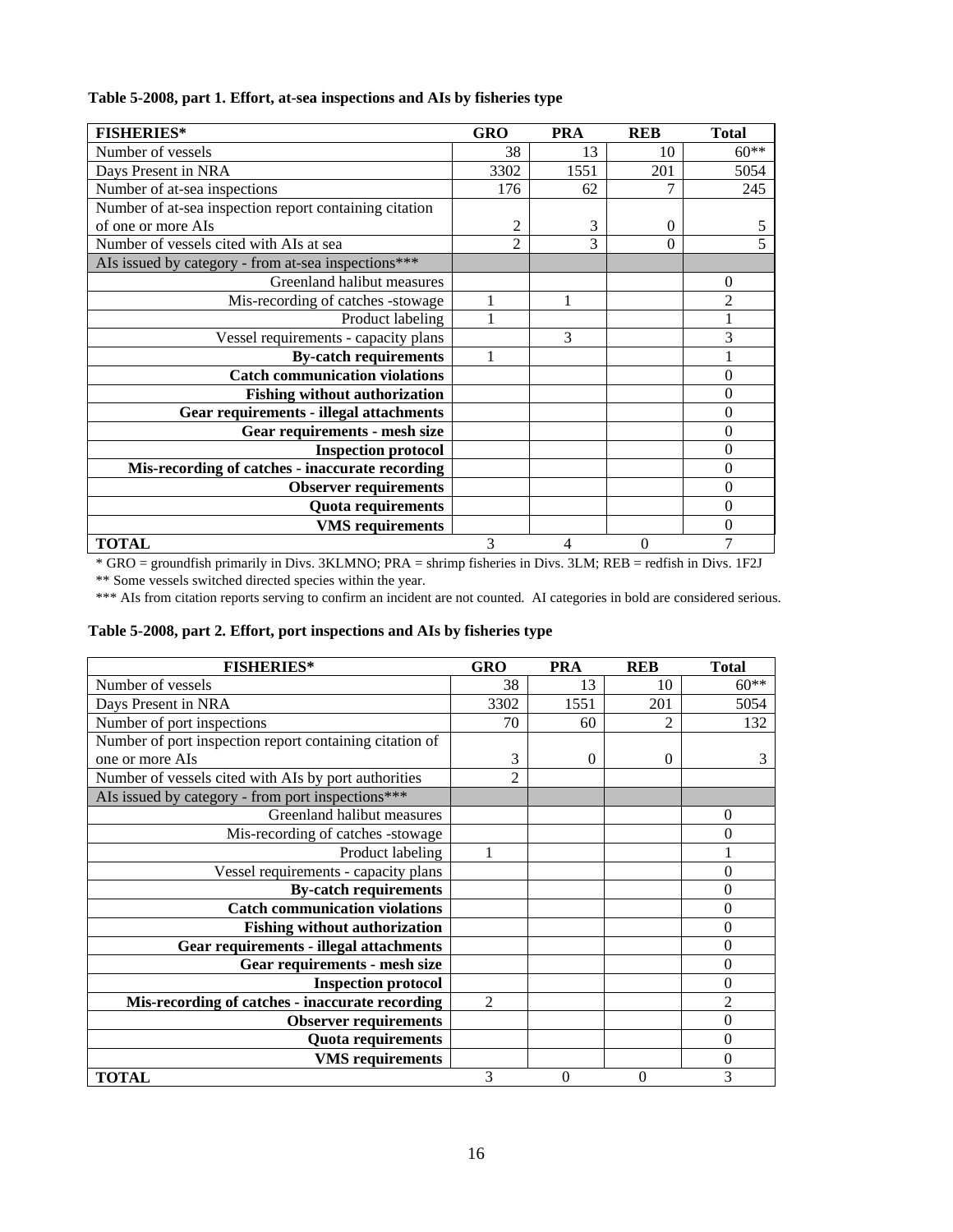| <b>FISHERIES*</b>                                      | <b>GRO</b>     | <b>PRA</b>     | <b>REB</b>     | <b>Total</b> |
|--------------------------------------------------------|----------------|----------------|----------------|--------------|
| Number of vessels                                      | 41             | 20             |                | $51**$       |
| Days Present in NRA                                    | 4122           | 889            | 5              | 5016         |
| Number of at-sea inspections                           | 194            | 40             | $\theta$       | 234          |
| Number of at-sea inspection report containing citation |                |                |                |              |
| of one or more AIs                                     | 8              | 4              | 0              | 12           |
| Number of vessels cited with AIs at sea                | 6              | 4              | $\theta$       | 10           |
| AIs issued by category - from at-sea inspections***    |                |                |                |              |
| Greenland halibut measures                             |                |                |                |              |
| Mis-recording of catches -stowage                      | 4              |                |                |              |
| Product labeling                                       |                |                |                |              |
| Vessel requirements - capacity plans                   | 3              | $\overline{2}$ |                | 5            |
| <b>By-catch requirements</b>                           |                |                |                |              |
| <b>Catch communication violations</b>                  |                |                |                | 0            |
| <b>Fishing without authorization</b>                   |                |                |                | 0            |
| <b>Gear requirements - illegal attachments</b>         |                |                |                | 0            |
| Gear requirements - mesh size                          | 1              |                |                |              |
| <b>Inspection protocol</b>                             | $\overline{2}$ |                |                | 3            |
| Mis-recording of catches - inaccurate recording        | $\mathfrak{D}$ |                |                | 3            |
| <b>Observer requirements</b>                           |                |                |                | 0            |
| Quota requirements                                     |                |                |                | 0            |
| <b>VMS</b> requirements                                |                |                |                | 0            |
| <b>TOTAL</b>                                           | 14             | 4              | $\overline{0}$ | 18           |

## **Table 5-2009, part 1. Effort, at-sea inspections and AIs by fisheries type**

\* GRO = groundfish primarily in Divs. 3KLMNO; PRA = shrimp fisheries in Divs. 3LM; REB = redfish in Divs. 1F2J \*\* Some vessels switched directed species within the year.

\*\*\* AIs from citation reports serving to confirm an incident are not counted. AI categories in bold are considered serious.

## **Table 5-2009, part 2. Effort, port inspections and AIs by fisheries type**

| <b>FISHERIES*</b>                                       | <b>GRO</b> | <b>PRA</b> | <b>REB</b> | <b>Total</b> |
|---------------------------------------------------------|------------|------------|------------|--------------|
| Number of vessels                                       | 41         | 20         |            | $51**$       |
| Days Present in NRA                                     | 4122       | 889        | 5          | 5016         |
| Number of port inspections                              | 73         | 21         | $\Omega$   | 94           |
| Number of port inspection report containing citation of |            |            |            |              |
| one or more AIs                                         |            | 0          | 0          |              |
| Number of vessels cited with AIs by port authorities    |            |            |            |              |
| AIs issued by category - from port inspections***       |            |            |            |              |
| Greenland halibut measures                              |            |            |            | 0            |
| Mis-recording of catches -stowage                       |            |            |            | 0            |
| Product labeling                                        |            |            |            |              |
| Vessel requirements - capacity plans                    |            |            |            | 0            |
| <b>By-catch requirements</b>                            |            |            |            | 0            |
| <b>Catch communication violations</b>                   |            |            |            | 0            |
| <b>Fishing without authorization</b>                    |            |            |            | 0            |
| <b>Gear requirements - illegal attachments</b>          |            |            |            | 0            |
| Gear requirements - mesh size                           |            |            |            | 0            |
| <b>Inspection protocol</b>                              |            |            |            | 0            |
| Mis-recording of catches - inaccurate recording         |            |            |            | 0            |
| <b>Observer requirements</b>                            |            |            |            | 0            |
| <b>Quota requirements</b>                               |            |            |            | 0            |
| <b>VMS</b> requirements                                 |            |            |            | 0            |
| <b>TOTAL</b>                                            |            | 0          | 0          |              |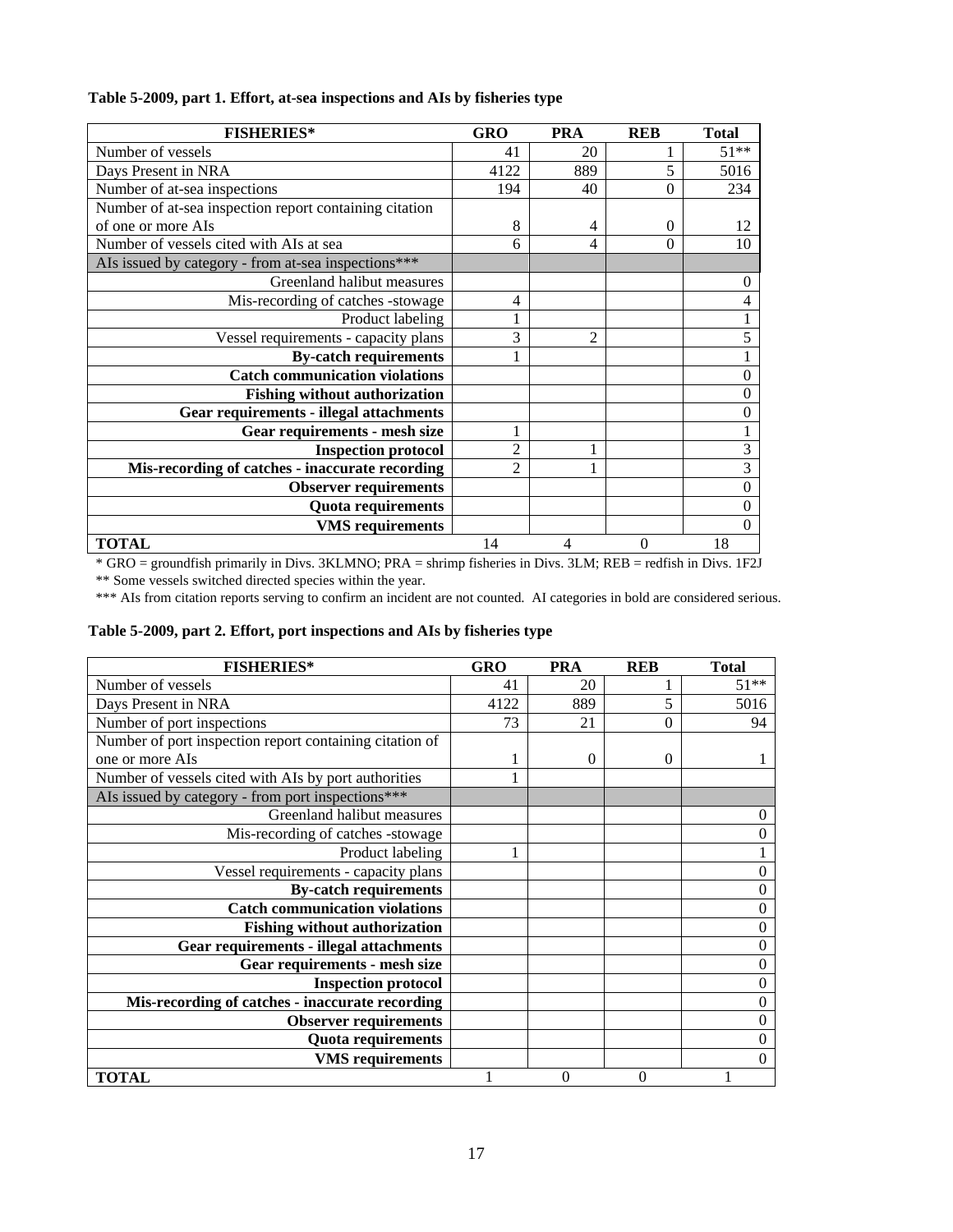| <b>FISHERIES*</b>                                             | <b>GRO</b> | <b>PRA</b> | <b>REB</b>     | <b>Total</b>   |
|---------------------------------------------------------------|------------|------------|----------------|----------------|
| Number of vessels                                             | 42         | 16         | $\overline{c}$ | 53**           |
| Days Present in NRA                                           | 4170       | 584        | 14             | 4768           |
| Number of at-sea inspections                                  | 192        | 22         | $\Omega$       | 214            |
| Number of at-sea inspection report containing citation of AIs | 4          | 3          |                | 7              |
| Number of vessels cited with AIs at sea                       |            |            |                |                |
| AIs issued by category - from at-sea inspections***           |            |            |                |                |
| Greenland halibut measures                                    |            |            |                |                |
| Mis-recording of catches -stowage                             |            |            |                |                |
| Product labelling                                             |            |            |                |                |
| Vessel requirements - capacity plans                          | 1          | 1          |                |                |
| <b>By-catch requirements</b>                                  |            |            |                |                |
| <b>Catch communication violations</b>                         |            |            |                |                |
| <b>Fishing without authorization</b>                          |            |            |                |                |
| Gear requirements - illegal attachments                       |            |            |                |                |
| Gear requirements - mesh size                                 |            |            |                |                |
| <b>Inspection protocol</b>                                    |            |            |                |                |
| Mis-recording of catches - inaccurate recording               |            |            |                |                |
| <b>Observer requirements</b>                                  |            |            |                |                |
| Quota requirements                                            |            |            |                |                |
| <b>VMS</b> requirements                                       |            |            |                |                |
| <b>TOTAL</b>                                                  | 4          | 3          | $\Omega$       | $\overline{0}$ |

## **Table 5-2010, part 1. Effort, at-sea inspections and AIs by fisheries type**

\* GRO = groundfish primarily in Divs. 3KLMNO; PRA = shrimp fisheries in Divs. 3LM; REB = redfish in Divs. 1F2J

\*\* Some vessels switched directed species within the year.

|  |  |  |  | Table 5-2010, part 2. Effort, port inspections and AIs by fisheries type. |
|--|--|--|--|---------------------------------------------------------------------------|
|--|--|--|--|---------------------------------------------------------------------------|

| <b>FISHERIES*</b>                                           | <b>GRO</b>     | <b>PRA</b> | <b>REB</b>     | <b>Total</b>   |
|-------------------------------------------------------------|----------------|------------|----------------|----------------|
| Number of vessels                                           | 42             | 16         | $\mathfrak{D}$ | $53**$         |
| Days Present in NRA                                         | 4170           | 584        | 14             | 4786           |
| Number of port inspections                                  | 86             | 14         | $\mathbf{0}$   | 100            |
| Number of port inspection report containing citation of AIs |                |            |                | $\overline{0}$ |
| Number of vessels cited with AIs by port authorities        |                |            |                |                |
| AIs issued by category - from port inspections***           |                |            |                |                |
| Greenland halibut measures                                  |                |            |                |                |
| Mis-recording of catches -stowage                           |                |            |                |                |
| Product labelling                                           |                |            |                |                |
| Vessel requirements - capacity plans                        |                |            |                |                |
| <b>By-catch requirements</b>                                |                |            |                |                |
| <b>Catch communication violations</b>                       |                |            |                |                |
| <b>Fishing without authorization</b>                        |                |            |                |                |
| <b>Gear requirements - illegal attachments</b>              |                |            |                |                |
| Gear requirements - mesh size                               |                |            |                |                |
| <b>Inspection protocol</b>                                  |                |            |                |                |
| Mis-recording of catches - inaccurate recording             |                |            |                |                |
| <b>Observer requirements</b>                                |                |            |                |                |
| <b>Quota requirements</b>                                   |                |            |                |                |
| <b>VMS</b> requirements                                     |                |            |                |                |
| <b>TOTAL</b>                                                | $\overline{0}$ | $\theta$   | $\overline{0}$ | $\overline{0}$ |